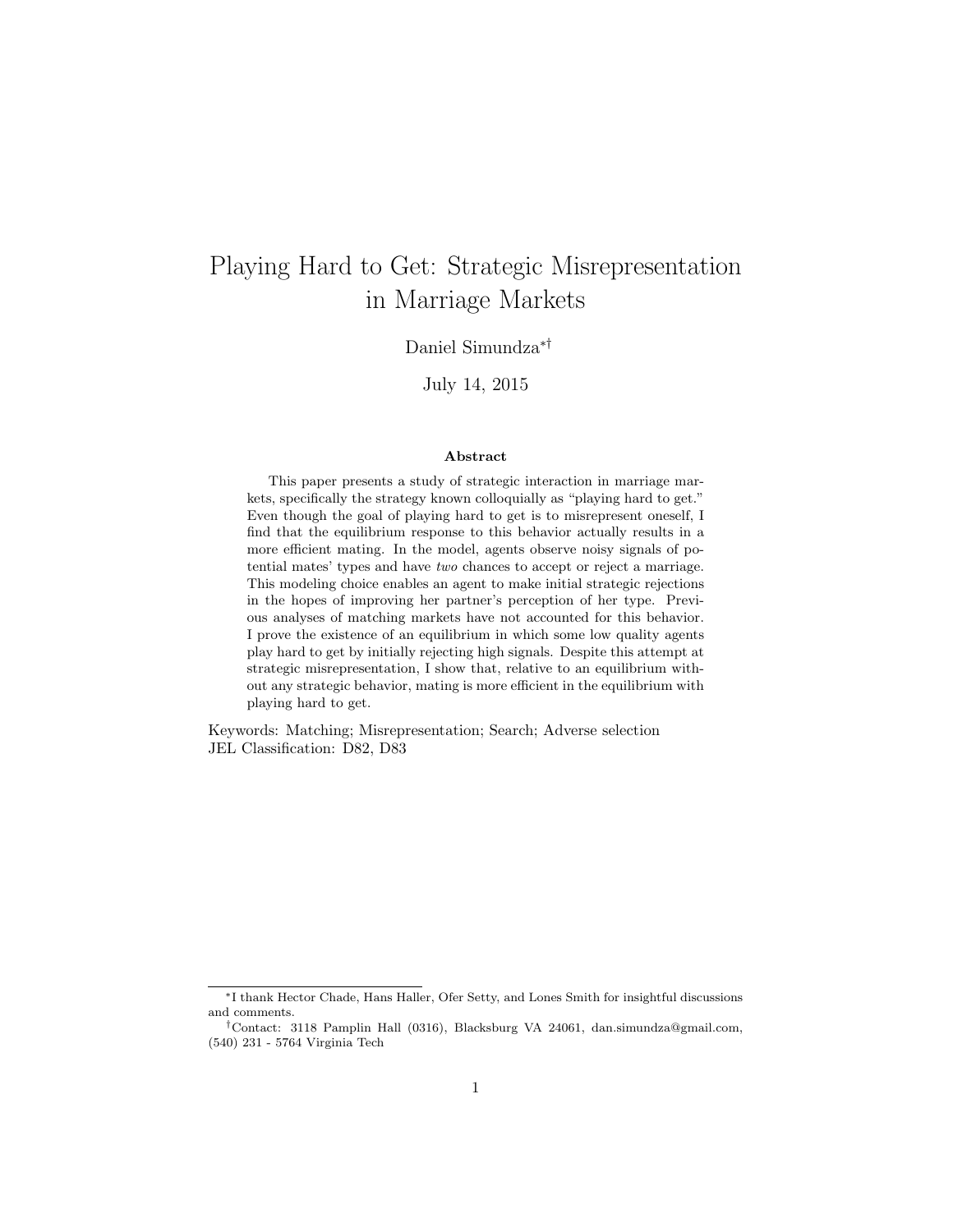Rule #5: Don't call him and rarely return his calls.

– The Rules: Time-Tested Secrets for Capturing the Heart of Mr. Right by Ellen Fein & Sherrie Schneider

# 1 Introduction

In matching markets with private information over individual attributes, the decision of whether to form a partnership may take place under significant uncertainty. Strategic behavior in such markets is therefore pervasive as agents attempt to exploit their informational edge. This paper formalizes one particular strategy, colloquially known as "playing hard to get," in which agents initially conceal their interest in desirable partners in order to appear to be of a more desirable type. I prove the existence of an equilibrium involving playing hard to get and show that mating remains positively assortative (i.e. people marry others of similar type), a benchmark first established in Becker [1973], and recently generalized to environments of incomplete information in Chade [2006]. Moreover, I show that this sort of strategic behavior improves the sorting of mates.

Previous frictional matching papers have modeled the "marry or not" decision as a one-shot game, and thus not accounted for strategic considerations within a relationship. In my model, agents have two chances to accept or reject a potential mate. This modeling choice enables an agent to make initial strategic rejections in the hopes of improving her potential partner's perception of her type.

In deciding whether to marry, agents judge the attractiveness of their current partner against the outside option of continuing to search for a better mate.<sup>1</sup> When types are private information, agents do what they can to learn about potential mates' quality. Learning in relationships occurs not just through the observation of noisy signals, but also by inferring type from behavior. And while it may not be possible to alter one's appearance or conversational ability, it is possible for the ordinary to behave as if they were extraordinary by playing hard to get.

In order to model this strategic behavior, I add dynamics to the pre-marriage relationship. Specifically, matched agents observe noisy signals of each other's true type and then have two "rounds" in which they can accept or reject a marriage. In equilibrium, agents' first round announcements convey information about their type. Match partners must take this information into account when determining their second round announcement. Embedding this dynamic game

<sup>&</sup>lt;sup>1</sup>Since my model is one in which utility is non-transferable (i.e. the quality of one's match partner completely determines payoffs), I focus on social matching and the marriage market. If, alternatively, utility was transferable, all divorces would be mutually agreeable, which is clearly not the case. While strategic interaction is also likely to be important in the job search setting and other situations in which the transferable utility assumption is reasonable, my assumption that utility is non-transferable rules out the possibility of side payments (e.g. wages) to facilitate matches. See McNamara and Collins [1990] and Moscarini [2005] for more on search in labor markets.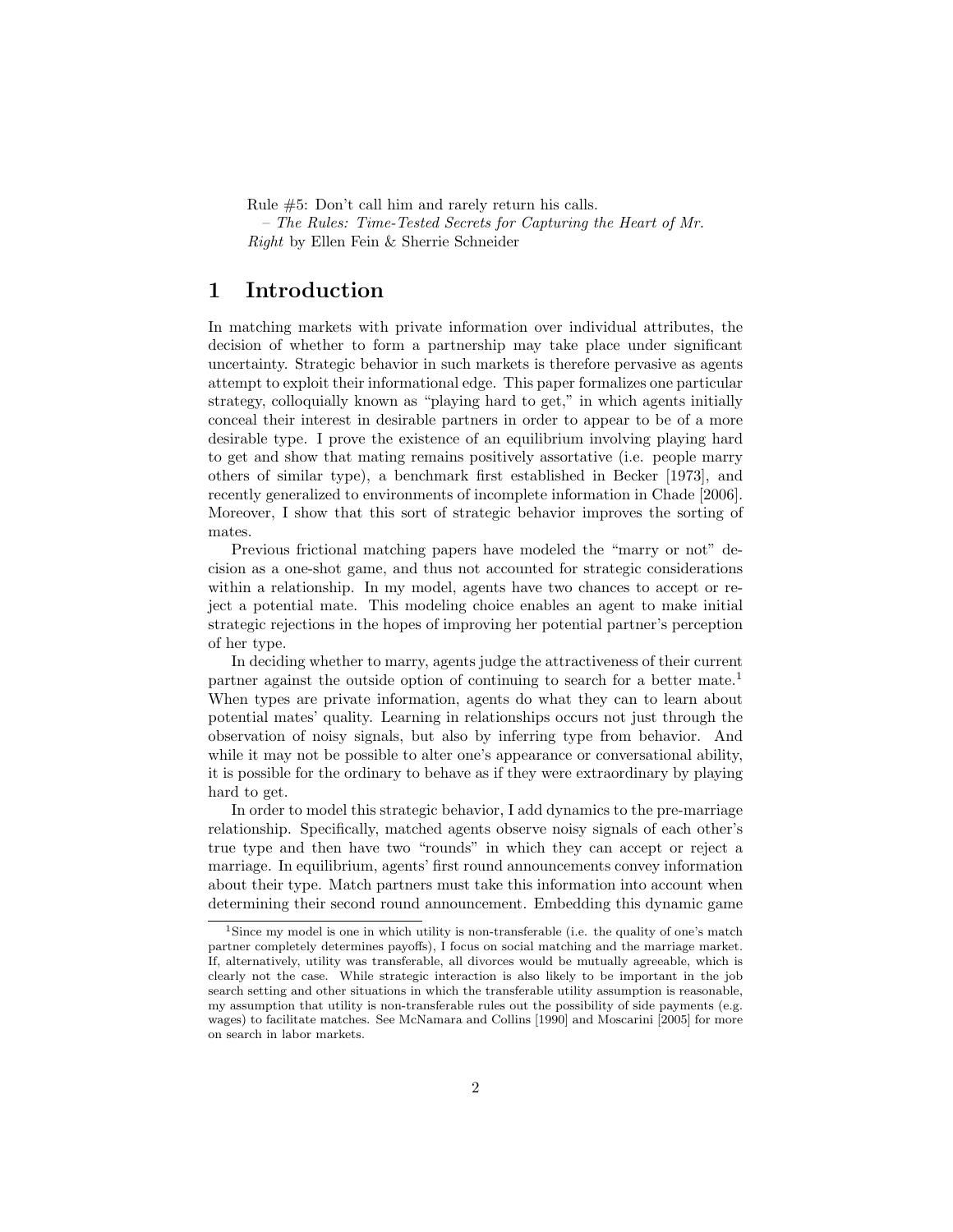in a marriage model allows low types to misrepresent themselves as high types in hopes of marrying a better mate.

I show a Socially Strategic equilibrium exists in which some low type agents play hard to get by declining a match after observing an attractive signal in the first round. If the agents do not form a marriage in the first round, they update their beliefs as to their match partner's type based on their first round announcements. In the Socially Strategic equilibrium, a positive fraction of jilted high types who rejected their initially undesired partner change their announcement and optimally accept in the second round.

This behavior by the high types improves sorting by increasing the chances that a pair of high types marry in the event that they both send low signals. While the low types' goal in playing hard to get is to increase mismatch, it is ineffective in equilibrium. I show that the Socially Strategic equilibrium increases sorting of types relative to an equilibrium without any strategic behavior.<sup>2</sup>

Despite the low types' attempts at strategic misrepresentation, mating remains positively assortative in the Socially Strategic equilibrium. While high types who receive low signals mate with low types who receive high signals, the expected partner of a high type agent is better than the expected partner of a low type agent.

In addition to establishing these results on the sorting and mating, I provide comparative statics results. I first focus on how the accuracy of the signaling technology, the fraction of high types in the population, the discount rate, the baseline value of forming a match relative to remaining single, and the added benefit of marrying a high type affect the equilibrium behavior of the agents. It is then straightforward to determine the effect of changes in these variables on the set of matches that occur in equilibrium.

# 2 Related literature

In an early frictionless model, Becker [1973] established the allocative benchmark of Positive Assortative Mating (PAM). He proved two results relevant for the present study: first, PAM maximizes total output when types are productive complements, and second, PAM obtains in equilibrium when utility is non-transferable and higher-type partners are more preferred.<sup>3</sup> Smith [2006] extended this framework to incorporate search frictions, and found that Becker's simple requirement that "higher is better" is insufficient to generate PAM when search takes time and agents are impatient. Instead, he showed that PAM obtains if the proportionate gains from mating with better partners are greater for high types than low.

<sup>2</sup>Damiano et al. [2005] study the allocative efficiency of dynamic matching markets in both the presence and absence of participation costs. They show that, when there is no cost of participation, the allocation achieved by the matching mechanism improves upon purely random matching because high types match only with high types in early rounds. In contrast, my analysis takes place entirely in the steady state.

<sup>&</sup>lt;sup>3</sup>See Consuegra et al. [2013] for a discussion of the necessity of the "higher is better" condition to generate PAM.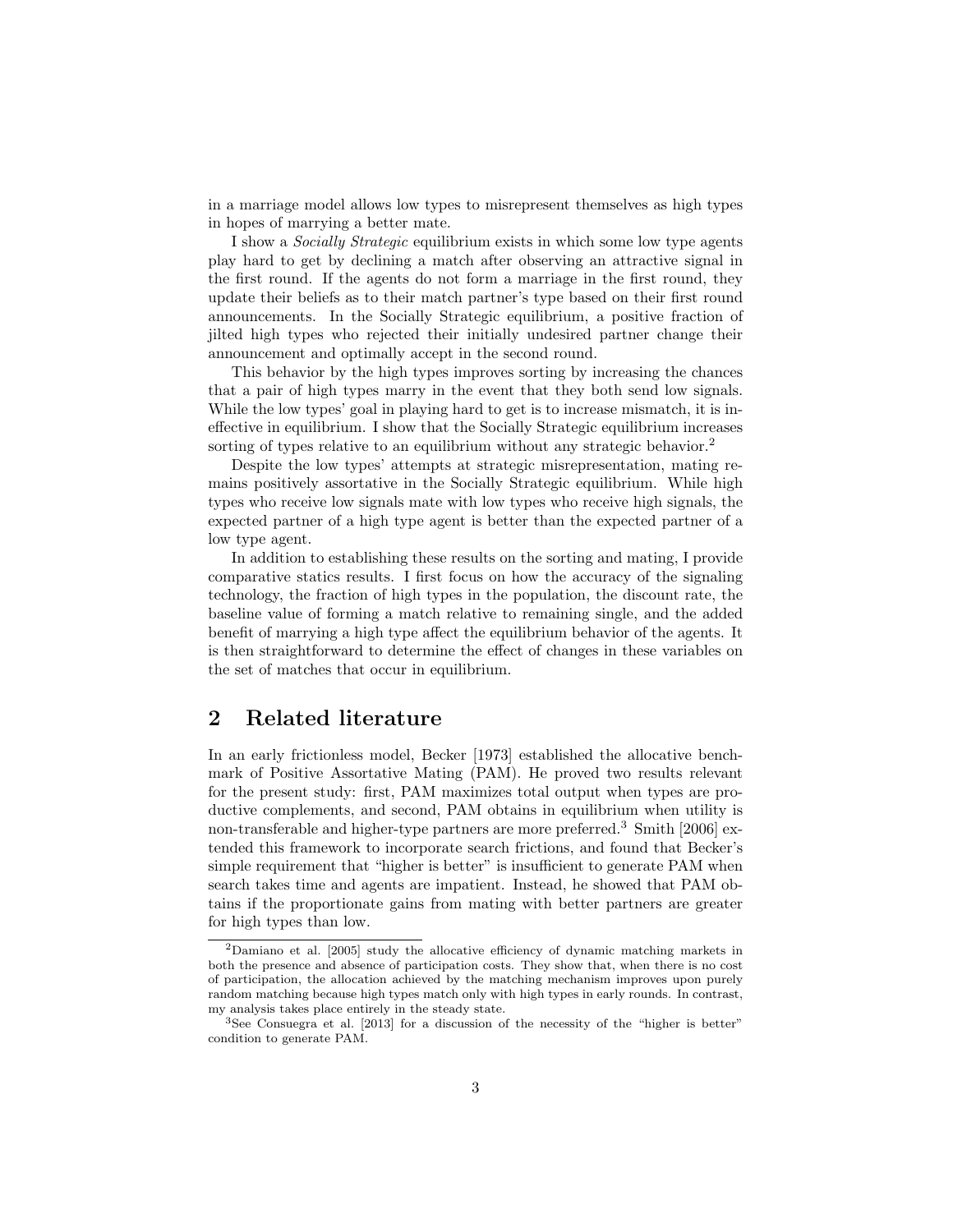The first paper to incorporate information frictions into the searching and matching framework was Chade [2006]. In his model, agents observe noisy signals of their match-partner's (private) type before deciding whether to marry.<sup>4</sup> Chade [2006] proves the existence of an equilibrium in which "reservation signals" characterize agents' strategies, wherein agents accept only if the observed signal exceeds a threshold which is increasing in the agent's own type. Given such strategies, equilibrium matching is assortative on signals and, moreover, acceptance conveys bad news, a result the author terms the "acceptance curse."

But if acceptance conveys bad news, then rejection makes the heart grow fonder. To explain this point and to help motivate my model, consider a high type man dating a high type woman who each, by chance, observe low signals. Further, suppose that the equilibrium strategies call for low types to accept all signals and for high types to accept high signals and to reject low signals.<sup>5</sup> After being rejected, our high type man and high type woman are each sure their match parter was a high type, and would like to seek the other out and mate based on this revelation.

By adding within-match dynamics to the model, I not only allow agents to pursue missed chances, I also allow others to take advantage of those who do. For if the high types in the above scenario take advantage of a second chance to mate, then low types observing high signals can guarantee themselves a marriage with all partners by initially rejecting and then accepting.

My paper also contributes to a growing literature on matching markets with asymmetric information. One strand in this literature addresses moral hazard in matching markets (see for example Wright [2004], Franco et al. [2011], and Serfes [2008]). Unlike the current paper, these studies describe types as commonly observable and actions as predictable given equilibrium incentives, so agents do not have uncertainty over payoffs or employ strategic behavior to improve payoffs. The second strand is concerned with adverse selection, and includes Inderst [2005] and Hopkins [2012]. While types are private information in these papers, the equilibria are "separating" – different types take different actions, and agents have no ex post uncertainty over type. I add to this literature by analyzing a situation in which agents attempt to exploit their asymmetric information.

Psychologists, perhaps more than economists, have studied how and why agents engage in strategic behavior while mating. Jonason and Li [2013] present experimental results on the tactics that agents use to play hard to get, how often men and women use these tactics, and why they use them. One of their most commonly reported answers to the important question of "Why do you play hard to get?" was to increase demand.<sup>6</sup> In fact, my model shows that while

<sup>4</sup>Anderson and Smith [2010] study matching with symmetric incomplete information about agent types and publicly observable joint production. They find conditions such that assortative matching on public reputation fails despite complementarities of production.

<sup>5</sup>Such a strategy profile is an equilibrium for intermediate discount rates in the binary type and signal specialization in Section 4 of Chade [2006].

<sup>6</sup>The other most commonly reported answer was to test a potential mate's level of commitment. While this is an interesting application of the strategy of playing hard to get, it is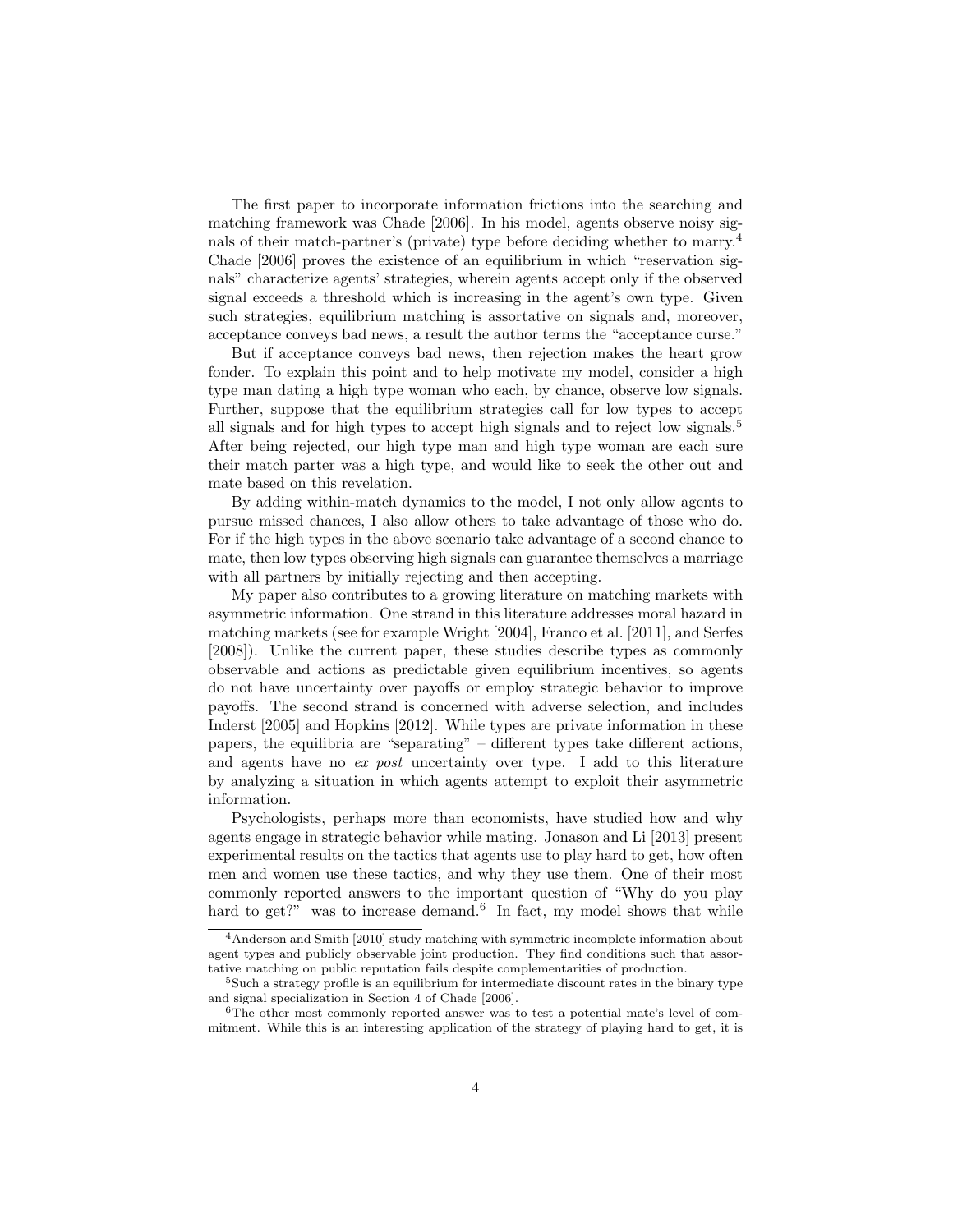playing hard to get can increase demand when one's potential partner is initially not interested, it also derails some marriages with initially desirable and desiring partners. The benefits of playing hard to get do not come without costs.

Strategic misrepresentation in stable matching mechanisms reflects a similar trade-off. Coles and Shorrer [2013] show that agents have incentives to truncate the preference list they submit to the Deferred Acceptance Algorithm in order to increase the expected value of being matched. Similar to the present paper, their study shows that truncation increases payoffs conditional on a match occurring, but truncation also prevents the formation of some mutually beneficial matches.

The literature on "bluffing" in poker (Bellman and Blackwell [1949], Von Neumann and Morgenstern [1964]), wherein a player with a bad hand bids high, also relates to the present study. Von Neumann and Morgenstern [1964] cite two benefits of bluffing. The first is to induce opponents to believe one has a strong hand when it is in fact weak, thereby causing them to drop out. The second is to generate uncertainty, causing the opponent to stay in against a strong hand at other points in the game. Only inducing opponents to believe a weak hand is actually strong relates to the motivation to play hard to get; the second benefit plays no role in my model because high types do not benefit from the added uncertainty. Moreover, my focus is not just on why agents play hard to get, but also on how this behavior affects mating.

### 3 Model

The main characteristics of the model are described below.

Time: Time is discrete and is divided into periods of length equal to one.

Agents: There is a continuum of male agents and a continuum of female agents. The measure of each population is normalized to one. Each female is characterized by a type  $x \in \{L, H\}$ , and each male is characterized by a type  $y \in \{L, H\}$ , with  $0 < L < H$ .<sup>7</sup> The distribution of types is described by the parameter  $\lambda$ , where  $\text{Prob}(x = H) = \text{Prob}(y = H) = \lambda$ .

Information structure: Agents know their own types. Agents observe only a noisy signal of their match partner's type. Men observe signals  $\theta \in \{l, h\}$ and women observe signals  $\omega \in \{l, h\}$ . Signals are "accurate" with probability  $\epsilon > 1/2$ . That is, the probability a man partnered with a high type woman observes h is  $\epsilon$ . The probability a man partnered with a low type woman observes h is  $1 - \epsilon$ . The distribution of signals observed by women is identical.

Meeting technology: In each period, unmarried agents from opposite populations randomly meet in pairs.

*Marriage game:* Upon meeting, the man privately observes  $\theta$  and the woman privately observes  $\omega$ . There are two rounds in each period. In the first round, agents simultaneously announce accept  $(A)$  or reject  $(R)$ . If both announce A,

beyond the scope of the present paper.

<sup>&</sup>lt;sup>7</sup>In the comparative statics analysis in Section 6 below I write  $H = L + G$  in order to differentiate between the effects of increasing the benefit to marrying in general, and the effects of increasing the benefit to marrying a high type specifically.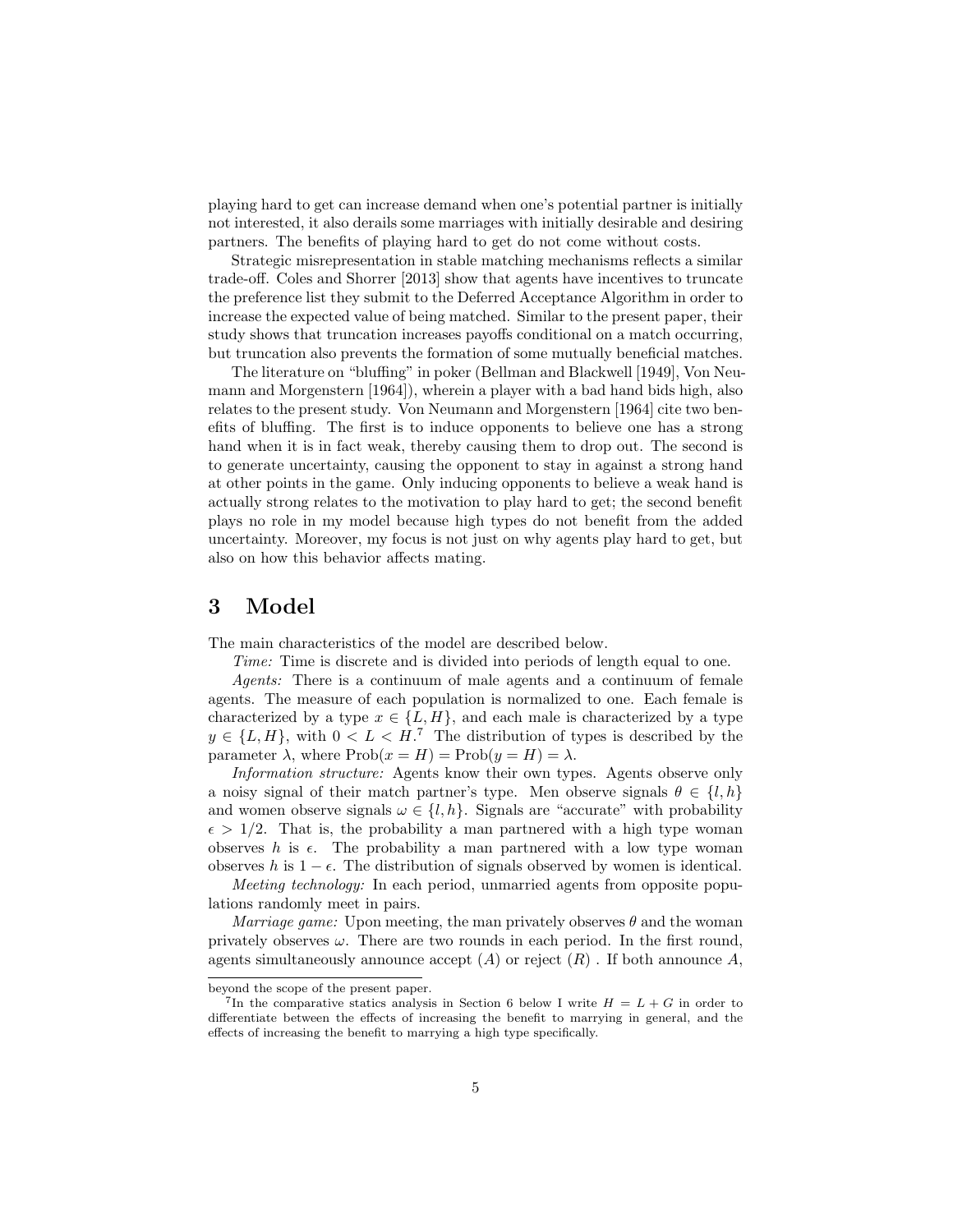they marry and leave the market. Otherwise, they proceed to the second round at which point agents again simultaneously announce  $A$  or  $R$ . If both announce A, they marry and leave the market. Otherwise, they go back to the pool of singles and continue searching.

Replenishment: In order to keep the distribution of types invariant over time, agents with the same types as the departing ones replace any pair exiting the market.

Match payoffs: A single agent's per-period utility is zero. If a woman of type x marries a man of type y, each receives per-period utility of  $xy$ .<sup>8</sup> Agents discount future payoffs with the common discount factor  $0 < \delta < 1$ .

Strategies: A stationary strategy for a woman of type x specifies a probability of acceptance in the first round after observing her potential match partner's signal  $\omega$ , and a probability of acceptance in the second round after observing  $\omega$  and the vector of first round announcements, so long as there was at least one rejection. Specifically, let  $\sigma_x^1$  :  $\{l, h\} \mapsto [0, 1]$  be a woman of type x's announcement in round one and  $\sigma_x^2$ :  $\{l, h\} \times \{A, R\} \times \{A, R\} \setminus (\omega, A, A) \mapsto [0, 1]$ be a woman of type x's announcement in round two, where the range of each mapping refers to the probability of acceptance. Similarly, a stationary strategy for a man of type y consists of a mapping  $\sigma_y^1: \{l, h\} \mapsto [0, 1]$  and a mapping  $\sigma_y^2: \{l, h\} \times \{A, R\} \times \{A, R\} \setminus (\theta, A, A) \mapsto [0, 1].$ 

Equilibrium: I focus on Perfect Bayesian Equilibria (PBE) of the marriage game because this equilibrium concept requires that agents have reasonable beliefs (i.e. they are determined by Bayes' rule and players' equilibrium strategies) and act in a dynamically consistent way. A strategy profile and belief profile constitute a PBE if the beliefs are determined by Bayes' rule and the equilibrium strategies wherever possible, and the strategies are optimal given these beliefs at each decision node.

## 4 Strategies

Depending on the parameter values, there may be multiple equilibria of the game presented in Section 3. In this section I first describe an equilibrium in which some low type agents play hard to get (HTG). I then describe other equilibria of this game and argue that the equilibrium in which some agents play HTG is more reasonable.

Definition The Socially Strategic (SS) strategy profile consists of the following strategies for low- and high types.

Low types:

<sup>8</sup>This specification, which exhibits complementarities in marital production, is used in order to measure the welfare benefits of equilibrium sorting. All of the positive results of the paper would continue to hold if there were neither productive complements nor substitutes (e.g. utility is equal to the type of one's mate), but all allocations of men to women would result in the same social welfare.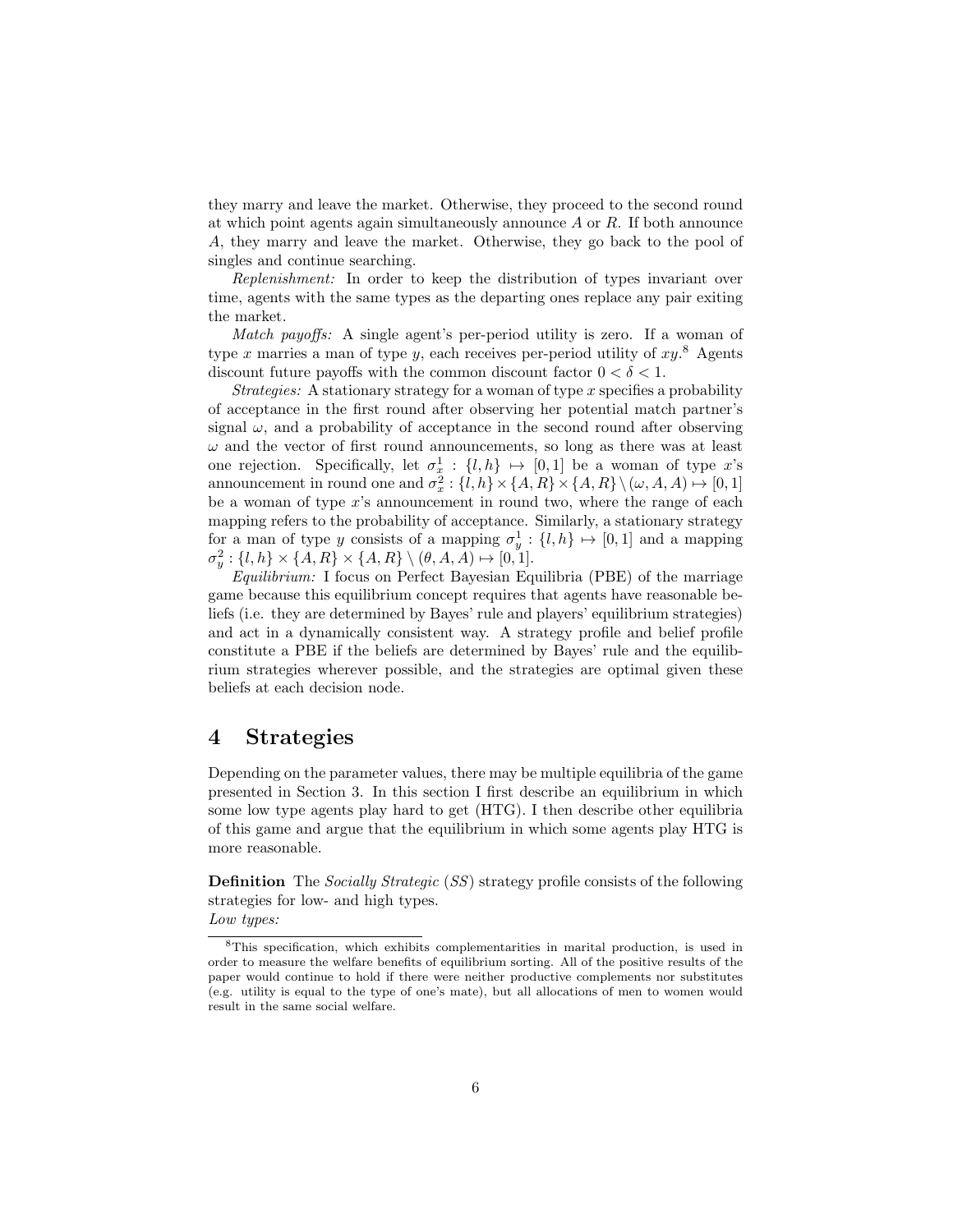- With probability  $\alpha$  play Hard to Get by accepting low signals and rejecting high signals in the first round. In the second round, agents playing HTG accept regardless of the relationship history.
- With probability  $1 \alpha$  play Eager by always accepting.

#### High types:

- With probability  $\beta$  play Flip-Flop, which entails accepting high signals and rejecting low signals in the first round. In the second round, Flip-Floppers accept match partners who they initially rejected (i.e. the Flip-Flopper observed a low signal in round one) if the parter initially rejected them; otherwise, Flip-Floppers reject in round two.
- With probability  $1 \beta$  play *Resolute* by accepting high signals and rejecting low signals in the first round. In the second round, Resolute high types always reject.

I will show that the SS strategy profile is part of a PBE for certain parameter values. Since all information sets are reached with positive probability in equilibrium (i.e. all information sets lie along the equilibrium path), beliefs are determined using Bayes rule at all times. This completes the description of a PBE.

The important difference between the HTG and Eager strategies for the low type occurs in the first round when observing the high signal. In this case, HTG low types reject, hoping to make their match partners think more highly of them, while the Eager low types accept, hoping for an immediate marriage.

The important difference between the Flip-Flopping and Resolute strategies for the high type occurs in the second round after observing the low signal, rejecting, and being rejected in the first round. In this case the Resolute high type rejects, while the Flip-Flopping high type reverses his or her initial announcement and accepts in the second round.

Other equilibria of this model certainly exist.<sup>9</sup> When players are sufficiently patient, there is a "choosy" PBE in which all agents accept high signals in round one and reject at all other relationship histories. Since all information sets are on the equilibrium path, beliefs can be computed using Bayes rule and the equilibrium strategies. On the other extreme, when time is of the essence, there is an "impatient" PBE in which all agents accept at all histories. In this case, the information set in which one's match partner rejects is not on the equilibrium path. Beliefs at this information set are not important in the sense that, for small enough  $\delta$ , acceptance is always optimal even if one's beliefs assign probability one to the event that the match partner is of low type. Figure 1 illustrates the intervals over which these equilibria exist.

While the above strategies can be equilibria, they are not in any sense competing with the SS strategy profile because they exist in different environments.

 $9 \text{ An extreme example involves the "always reject" strategy profile in which all agents always.}$ reject. This strategy can be part of a PBE because, if all other players always reject, there is no strict incentive for any individual to deviate and accept.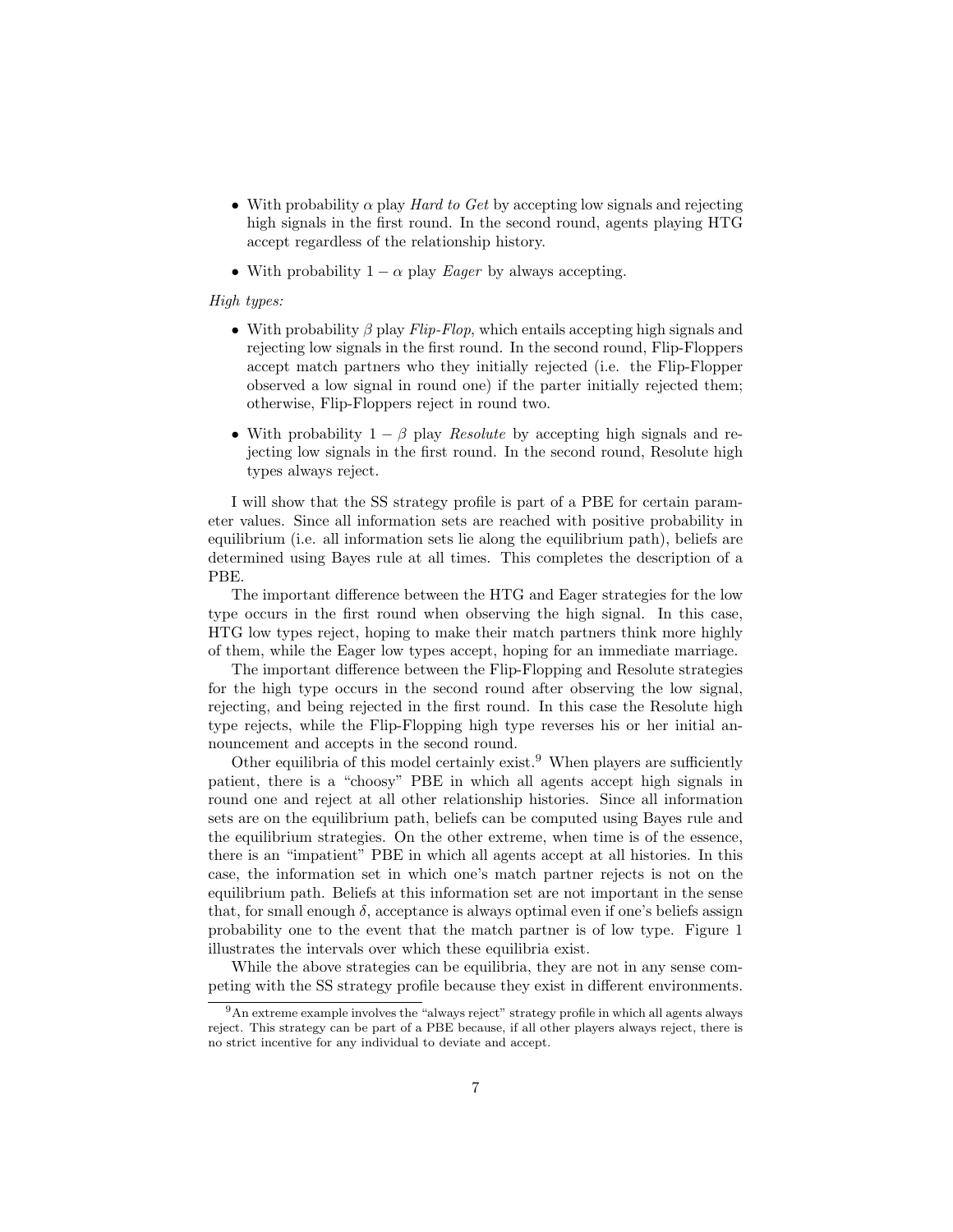Figure 1: Restrictions on discount rates for various equilibria



Notes: The figure shows intervals of discount rates over which different equilibria exist. When  $\delta \leq \delta_0$ , the "impatient" equilibrium exists. When  $\delta \geq \delta_1$ , the "choosy" equilibrium exists. When  $\delta$  lies in the interval between the curly brackets  $\{\}$ , the Socially Strategic equilibrium exists. When  $\delta$  lies in the interval between the square brackets,  $\lceil \cdot \rceil$ , the Non-Strategic equilibrium exists.

In order to better motivate the SS strategy profile, I will contrast it with an alternative strategy profile which can be an equilibrium in the same environment as the SS strategies. Consider the following Non-Strategic (NS) strategy profile: low types always accept, and high types accept high-signals in the first round and reject otherwise. All information sets lie along the equilibrium path, and so Bayes' rule can be used to calculate agents' beliefs. Figure 1 shows that there are discount rates such that both the SS and NS strategy profiles are equilibria.<sup>10</sup>

To see the problem with the NS equilibrium, consider a high type man in the second round who saw a low signal, rejected a match, and was himself rejected in the first round. Since his partner rejected him, he is certain that she is a high type, and, moreover, that he must have sent a low signal. The equilibrium calls for each to reject in round two, and indeed this is a weak best response given that both will be rejected. But it is not reasonable for them to reject because it is common knowledge that both agents know their partner is a high type, and rejecting is a weakly dominated strategy.<sup>11</sup>

But if high types in the above situation change their strategy and accept in round two, this creates incentives for low types to deviate from their strategy and instead reject high-signals in the first round in hopes of "tricking" a high type match partner into marrying them. That is, low types would face incentives to play hard to get. So trying to correct for this unreasonable behavior in fact creates incentives for the exact strategy on which I focus.

<sup>&</sup>lt;sup>10</sup>Appendix A.3 proves the existence of the NS equilibrium and establishes the ordering of discount rates depicted in Figure 1.

 $11$ It is easy to show that, while this strategy profile is a PBE, it cannot be part of an Extensive Form Trembling Hand Perfect Equilibrium. It is well known that the trembling hand refinement rules out weakly dominated strategies. Proving that the SS strategy profile is an extensive form trembling hand perfect equilibrium is tedious and is not included in this paper.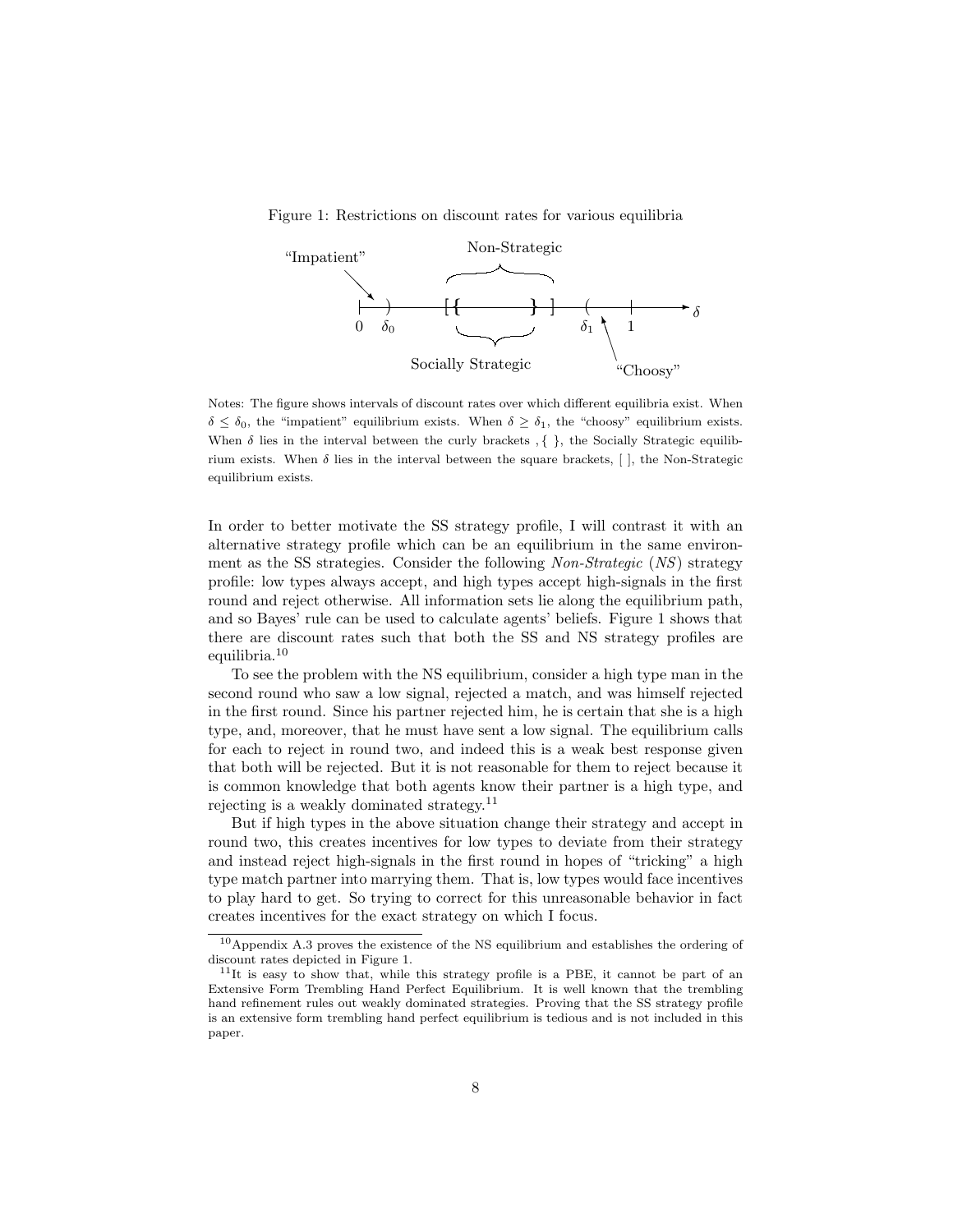### 5 Analysis

### 5.1 Inference

Let  $a^1(\theta, y)$  be the probability a man of type y is accepted by a woman who sent signal  $\theta$  in round one. Let  $a^2(\theta, y, (s_i, s_j))$  be the probability a man of type y is accepted in round two by a woman who sent signal  $\theta$ , and the man announced  $s_i$  and the woman announced  $s_j$  in round one. Let  $\gamma^1(\theta, y)$  be the expected value to the man of type y of forming a match in round one with a woman who sent signal  $\theta$  conditional on the match forming. Let  $\gamma^2(\theta, y, (s_i, s_j))$ be the expected value to the man of type  $y$  of forming a match in round two with a woman who sent signal  $\theta$  in round one, and the realized announcements were  $(s_i, s_j)$ . Again, the expectation in  $\gamma^2(\cdot)$  is taken conditional on the event that a match is formed. Lastly, I write the relationship history for an individual i who observed signal  $\theta$ , announced  $s_i$ , and whose match partner j announced  $s_j$  in the first round as  $\theta \cap (s_i, s_j)$ .

Inference in the first round is relatively straightforward. Bayes' rule can be used to compute the posterior probability that the woman is a high type after conditioning on signal  $\theta \in \{\ell, h\}.$ <sup>12</sup>

Inference in the second round is more complicated because both signals and first round behavior must be considered; the appendix includes Table 2, which will assist the reader in performing these calculations. Here I will analyze and conduct inference for one possible second round relationship history as an example. Consider a low type man using the Eager strategy who received signal l. His strategy calls for him to accept in the first round. Suppose he was in turn rejected in the first round (of course, if he was accepted there would be no decision for him to make in the second round because he would be married). If his potential match partner is a low type, she must be playing hard to get and he must have sent a high signal. Low types comprise fraction  $1 - \lambda$  of the population, and, of those, fraction  $\alpha$  play HTG. The probability she sent signal  $\ell$  and he sent signal h is  $\epsilon(1 - \epsilon)$ . The equilibrium strategies say that she will accept him for sure in round two.

If his potential match partner is a high type, he must have sent a low signal. High types comprise fraction  $\lambda$  of the population. The probability she sent signal  $\ell$  and he sent signal  $\ell$  is  $(1 - \epsilon)\epsilon$ . The equilibrium strategies say that she will reject him for sure after he accepted in round one.

We can then write the probability that an Eager low type forms a match if he accepts in round two given history  $\theta \cap (A, R)$  is

$$
a^{2}(\ell, L, (A, R)) = \frac{(1 - \lambda)\epsilon(1 - \epsilon)\alpha}{(1 - \lambda)\epsilon(1 - \epsilon)\alpha + \lambda(1 - \epsilon)\epsilon}.
$$

Since the only constellation in which the man is accepted in round two is when his partner is a low type playing HTG, his expected payoff of accepting conditional on a match occurring is  $\gamma^2(\ell, L, (A, R)) = L^2/(1 - \delta)$ .

 $12$ The posterior probability that the woman is a high type after conditioning on signal  $\theta \in \{\ell, h\}$  is  $Pr(x = H | \theta = \ell) = \frac{\lambda(1-\epsilon)}{(1-\lambda)\epsilon + \lambda(1-\epsilon)}$  and  $Pr(x = H | \theta = h) = \frac{\lambda\epsilon}{(1-\lambda)(1-\epsilon) + \lambda\epsilon}$ .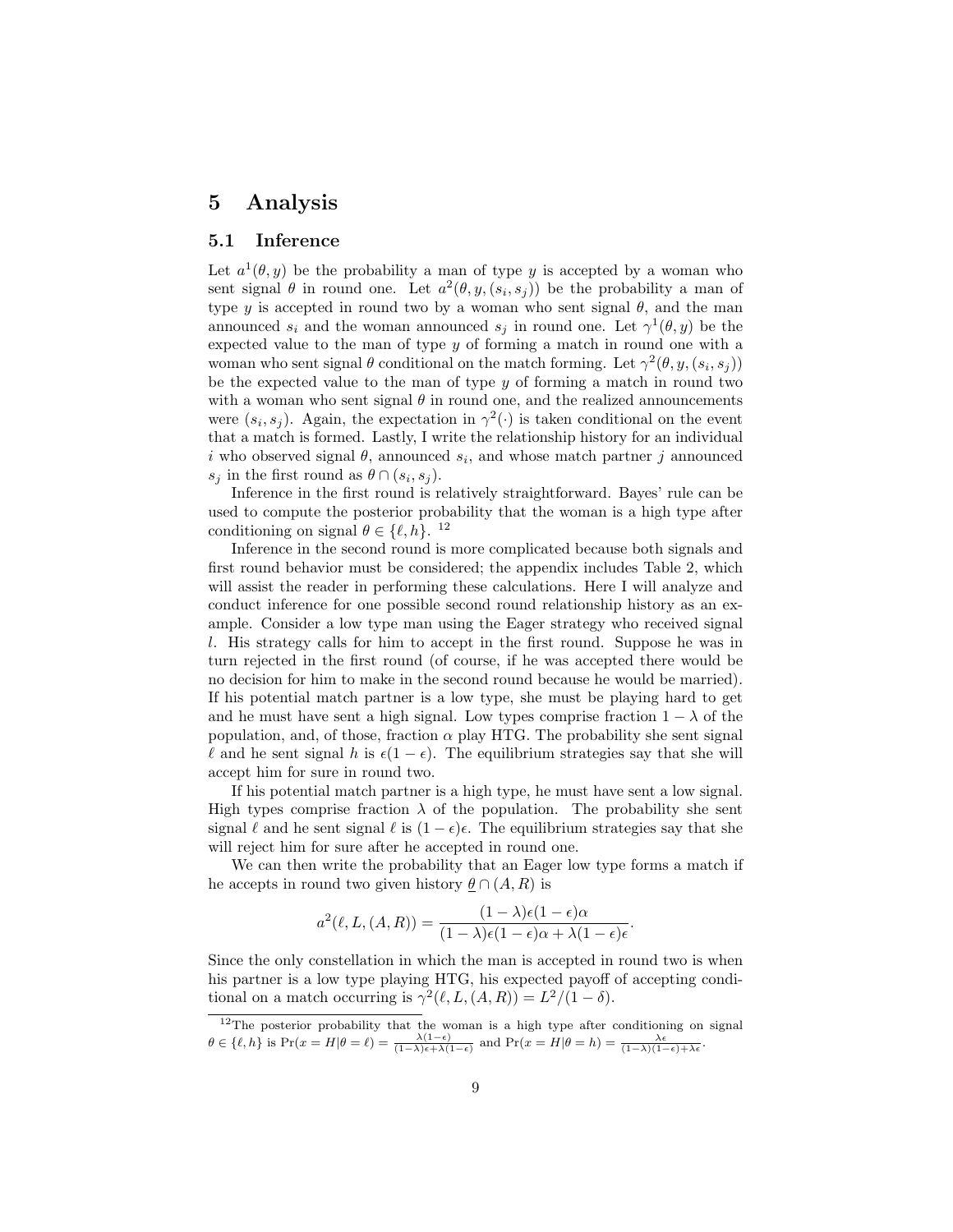### 5.2 Values

In order to prove the SS strategy profile constitutes an equilibrium, I first compute the expected value of each type of unmatched agent within the equilibrium. These values are needed to evaluate each agent's optimal choice given a relationship history.

Let  $v_y$  be the expected value of man of type y who is not yet matched (i.e. the expectation is taken over the possible types of the woman).<sup>13</sup> I compute  $v<sub>L</sub>$  and  $v<sub>H</sub>$  using the SS strategy profile and the distribution of types in the population.

Both Eager and HTG low types must earn the same payoff in expectation, otherwise both could not optimally be played with positive probability. An Eager low type matches for sure with other low types (both strategies of the low type accept in round two regardless of the history). The only way an Eager low type man matches with a high type woman is if he sends a high signal in round one. In that case, the woman will accept, the Eager low type man accepts, and a match is consummated. The expected value of an eager low type can then be written

$$
v_L = (1 - \lambda) \frac{L^2}{1 - \delta} + \lambda \left( (1 - \epsilon) \frac{LH}{1 - \delta} + \epsilon \delta v_L \right)
$$

$$
\Rightarrow v_L = \frac{(1 - \lambda) \frac{L^2}{1 - \delta} + \lambda (1 - \epsilon) \frac{LH}{1 - \delta}}{1 - \lambda \epsilon \delta}.
$$
(1)

In order to optimally play both strategies, Flip-Flopping and Resolute high types must earn the same payoff in expectation. The only instance in which Resolute high types accept is when they see the high signal from their partner; they reject at all other times. Using similar techniques as above gives the expected value of a high type as

$$
v_H = \frac{(1 - \lambda)(1 - \epsilon)(1 - \alpha\epsilon)\frac{LH}{1 - \delta} + \lambda\epsilon^2 \frac{H^2}{1 - \delta}}{1 - \delta\left[(1 - \lambda)\epsilon(1 - \alpha\epsilon + \alpha) + \lambda(1 - \epsilon^2)\right]}.
$$
(2)

#### 5.3 Equilibrium

The following proposition asserts the existence of an equilibrium in which low type agents play HTG and high type agents optimally Flip-Flop. The proof is straightforward but lengthy and appears in the appendix.

Proposition 1. The SS strategy profile and corresponding beliefs computed using Bayes' rule are a PBE if the signaling technology is sufficiently informative,

$$
v_y = \Pr(\theta = \ell)v(\ell, y) + \Pr(\theta = h)v(h, y)
$$
  
= [(1 - \lambda)\epsilon + \lambda(1 - \epsilon)]v(\ell, y) + [(1 - \lambda)(1 - \epsilon) + \lambda\epsilon]v(h, y)

<sup>&</sup>lt;sup>13</sup>Denote by  $v(\theta, y)$  the expected value of a man of type y in the first round who receives signal  $\theta$ . Then given the signaling technology,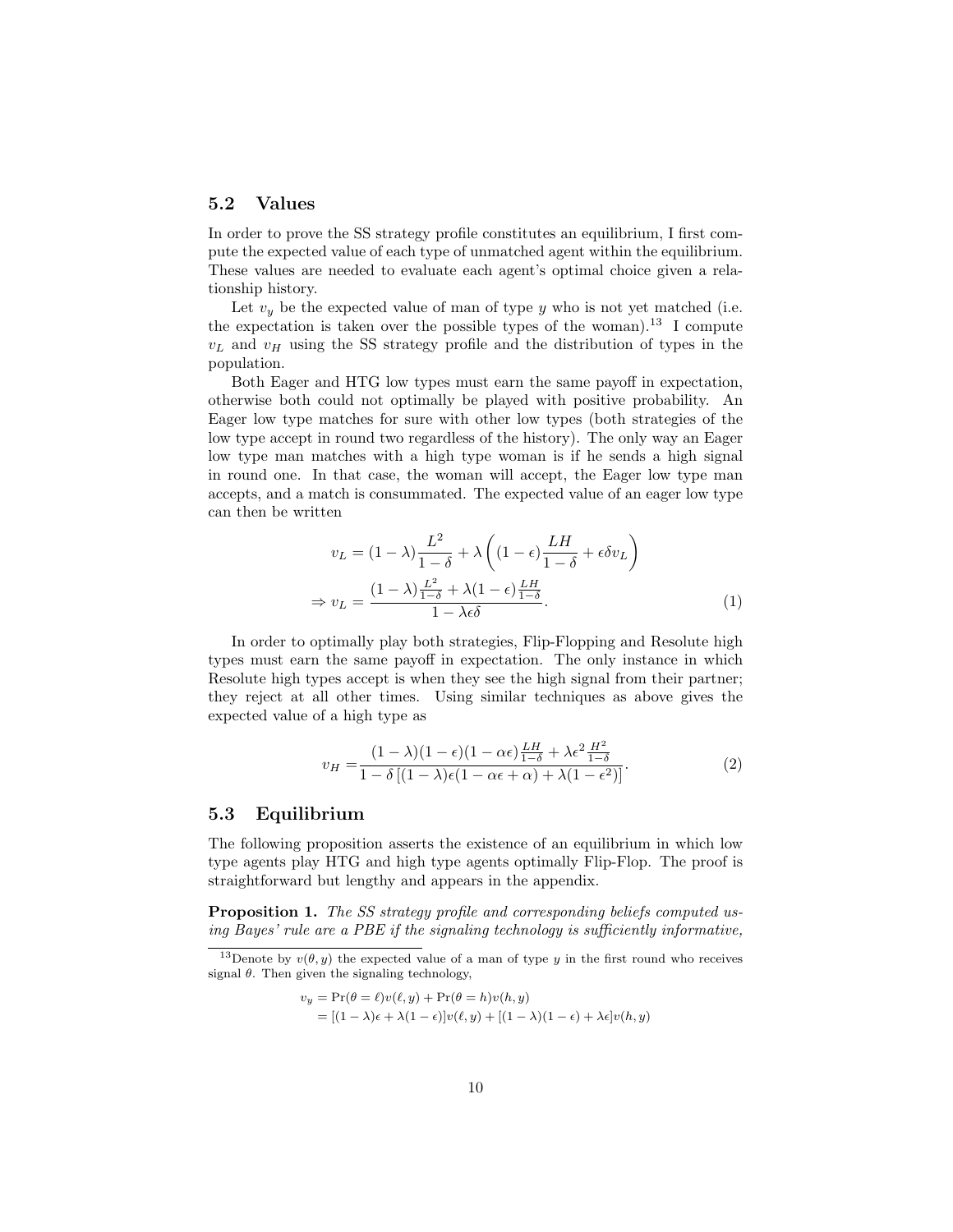and the fraction of high types in the population and the discount rate are neither too large nor too small.

#### Proof. Please see Appendix A.1

The proof proceeds on a case-by-case basis, determining optimal actions for each type of agent in each relationship history. The following conditions must hold in an SS equilibrium:

$$
\delta v_L \le \frac{L^2}{1-\delta} \tag{3}
$$

$$
\frac{LH}{1-\delta} \le \delta v_H \tag{4}
$$

$$
\beta = \frac{1 - \epsilon}{\epsilon} \tag{5}
$$

$$
\alpha \frac{\delta v_H - \frac{LH}{1-\delta}}{\frac{H^2}{1-\delta} - \delta v_H} = \beta \frac{\lambda}{1-\lambda} \left(\frac{1-\epsilon}{\epsilon}\right)^2 \tag{6}
$$

$$
\alpha \le \frac{(1 - \epsilon)^2}{\epsilon^3 + \epsilon (1 - \epsilon)^2} \equiv g(\epsilon) \tag{7}
$$

$$
\alpha \ge \frac{(1 - \epsilon)^4}{(2\epsilon - 1)\epsilon^3 + 2\epsilon(1 - \epsilon)^4} \equiv h(\epsilon)
$$
 (8)

I will now interpret these conditions, and describe how they restrict behavior in an SS equilibrium. The inequality in (3) ensures that low types prefer to match with any partner rather than return to the pool of the unmatched. The inequality in (4) ensures that high types prefer to keep searching than to match with a known low type. These conditions can be combined with equations 1 and 2 to derive the following lower-bounds on the accuracy of the signaling system:

$$
\epsilon \geq 1 - \frac{L(1-\delta)}{(H-L)\lambda\delta} \quad ; \quad \epsilon \geq \sqrt{\frac{L(1-\delta)}{(H-L)\lambda\delta}}
$$

While the lower bound of  $\epsilon$  depends on the parameters  $\lambda$ ,  $\delta$ , L, and H, the shaded area of Figure 2 shows that, in any SS equilibrium, it must be the case that  $\epsilon \ge (\sqrt{5}-1)/2 \equiv 0.618$ . That is, irrespective of the other parameter values, there is a lower-bound on the informativeness of the signaling technology.

In addition, since  $\epsilon$  cannot be larger than 1, Figure 2 shows that there can be no SS equilibrium when  $L(1-\delta) > \lambda \delta(H-L)$ . This occurs when the benefit to marrying in general is large relative to the additional benefit of marrying a high type in particular, and the discount factor and the proportion of high types in the population are small. In such a case, the required inequality in (4) would not hold - high types would optimally accept a known low type partner because the expected additional benefit of waiting for a more promising match is small.

The probability that a high type will Flip-Flop is stated in (5) explicitly. This value is such that low types will be indifferent between playing HTG and Eager when they observe a high signal in round one. This probability is only

 $\Box$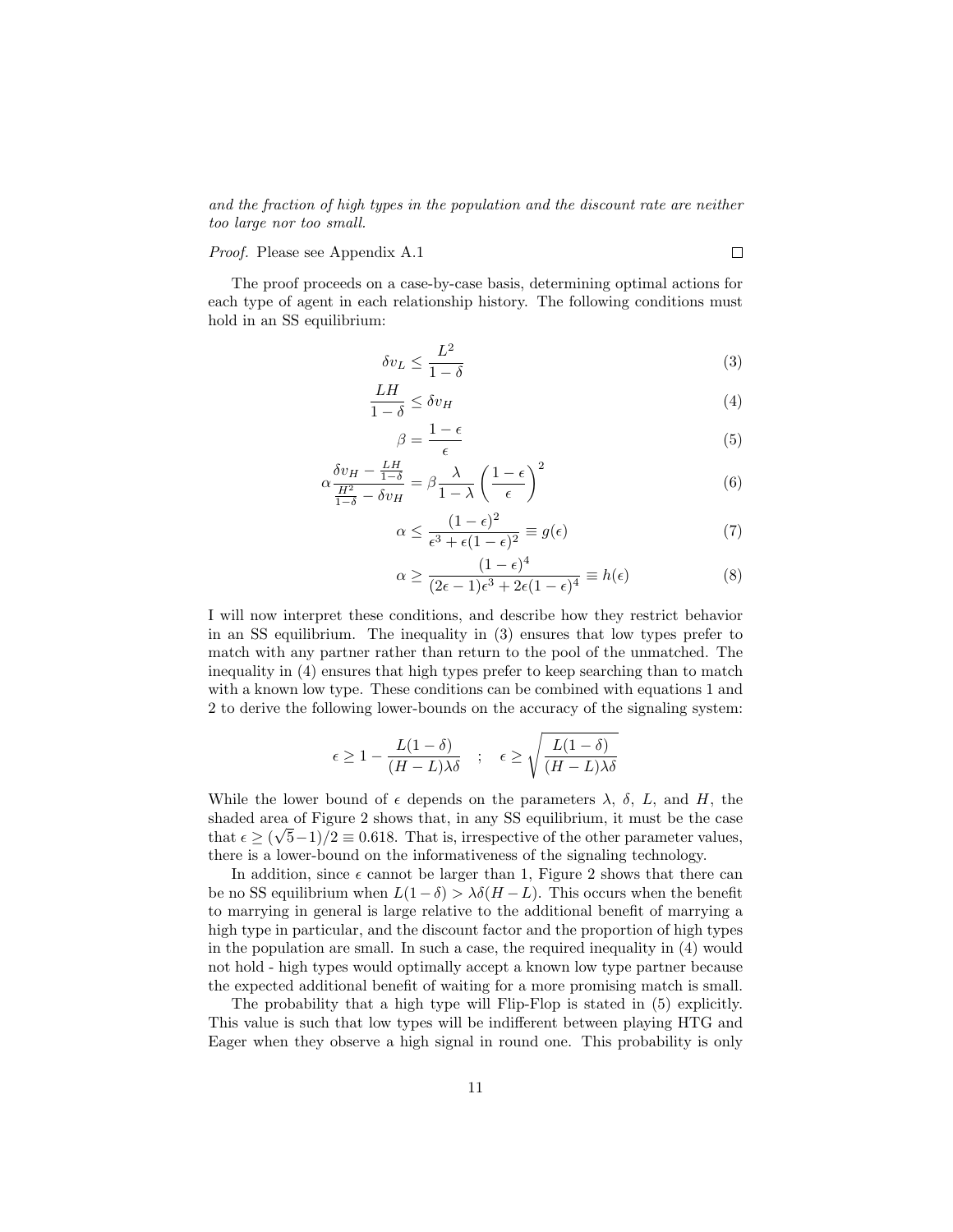

a function of the accuracy of the signaling technology, and does not depend on the fraction of high types in the population, the discount rate, or the value obtained from matching with a high type or low type. This is because when low types make a decision to play HTG or Eager (i.e. accept or reject  $h$  in round one), their information set consists solely of the signal, the realization of which depends probabilistically on parameter  $\epsilon$ .

Equation 6 involves two endogenous variables:  $\alpha$  and  $v_H$ . This equation gives a condition on  $\alpha$  and  $v_H$  such that high types are indifferent between playing Resolute and Flip-Flopping. The values of  $\alpha$  and  $v_H$  can be solved for explicitly using the expression for  $v_H$  derived earlier in (2).

Equations 7 and 8 provide additional restrictions on  $\alpha$  such that the SS strategy profile constitutes an equilibrium. It is important to note that  $\alpha$  is determined such that a high type is indifferent between playing Resolute and Flip-Flopping, but that value may nevertheless be inconsistent with an equilibrium. The function on the right hand side of (7) is greater than or equal to the function on the right hand side of (8), so it is mathematically possible for  $\alpha$  to satisfy both of these inequalities simultaneously. The graph in Figure 3 shows that these restrictions placed on  $\alpha$  by the high type's optimal behavior are not innocuous.

The dashed line in the figure is equal to  $\beta = (1-\epsilon)/\epsilon$ . This line is everywhere above the shaded area, indicating that the fraction of high types who Flip-Flop is always greater than the fraction of low types who play HTG.

Equation 7 says that the endogenously determined fraction of low types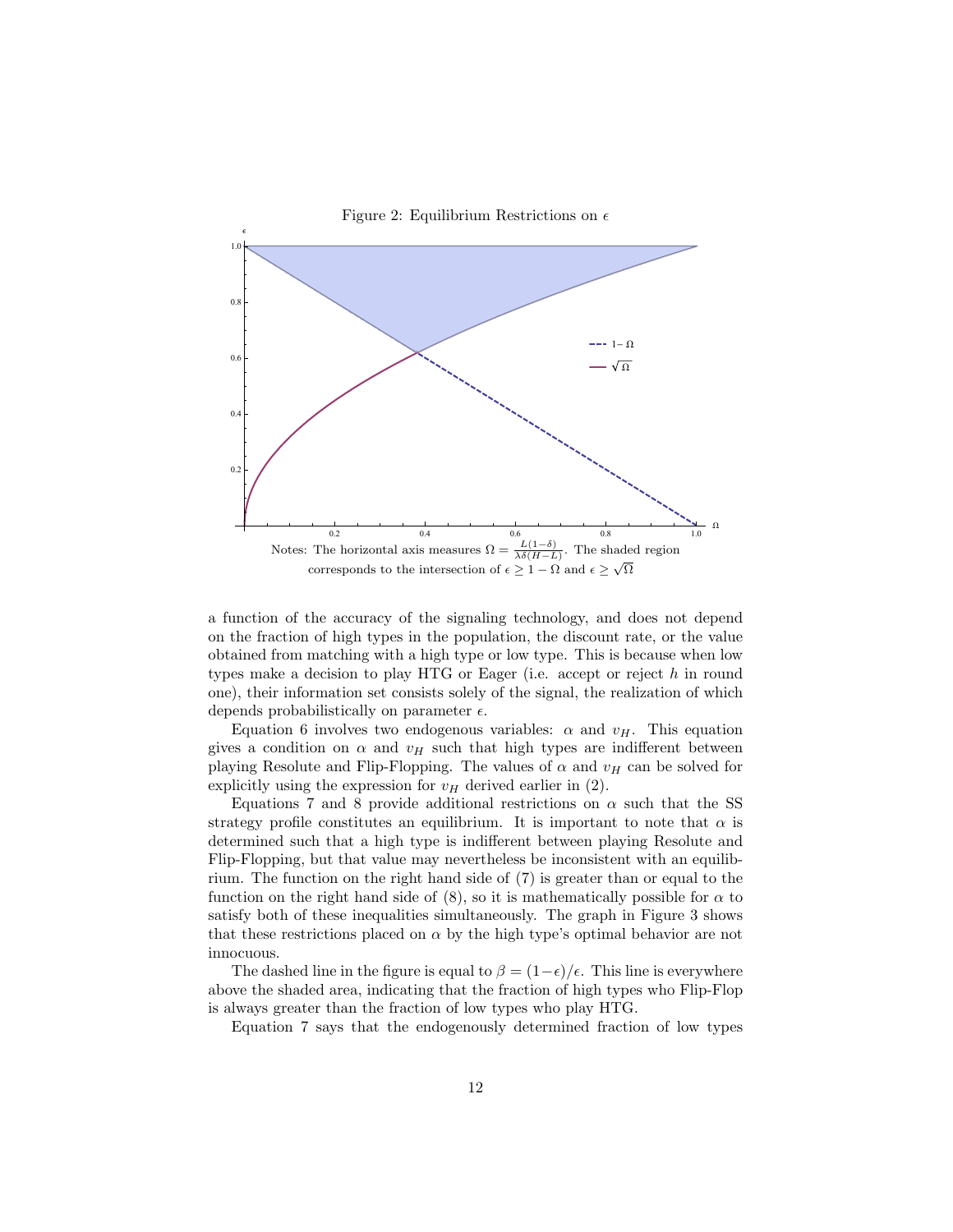

playing HTG must be sufficiently low. When the fraction of low types playing HTG becomes too large, high types prefer to accept low signals (rather than reject, as is called for in the SS equilibrium) because the costs of doing so are sufficiently low. That is, when  $\alpha$  is large enough, accepting low signals in round one becomes optimal not because it is more likely that the low signal came from a high type, but rather because the probability of actually forming a match with a low type is sufficiently low.

Equation 8 says that the endogenously determined fraction of low types playing HTG must be also be sufficiently high. If  $\alpha$  is too low, then high types will not find it optimal to accept high-signals in round one. To understand why this condition must be met, consider the extreme case where  $\alpha = 0$ . Since a low type woman always accepts in round one in this case, high type men can ensure that they never match with low type women by rejecting in round one. As the signaling technology becomes more accurate (i.e.  $\epsilon$  increases towards one), this lower bound on  $\alpha$  falls towards 0.

# 6 Comparative statics

I now present results describing how equilibrium behavior and values depend on the parameters of the model. Ultimately, I am most interested in how playing HTG affects the set of matches which occur in equilibrium. Towards that end, Proposition 2 below shows how the equilibrium strategies depend on the parameters of the model. This result will be especially useful in Section 7 when analyzing equilibrium mating.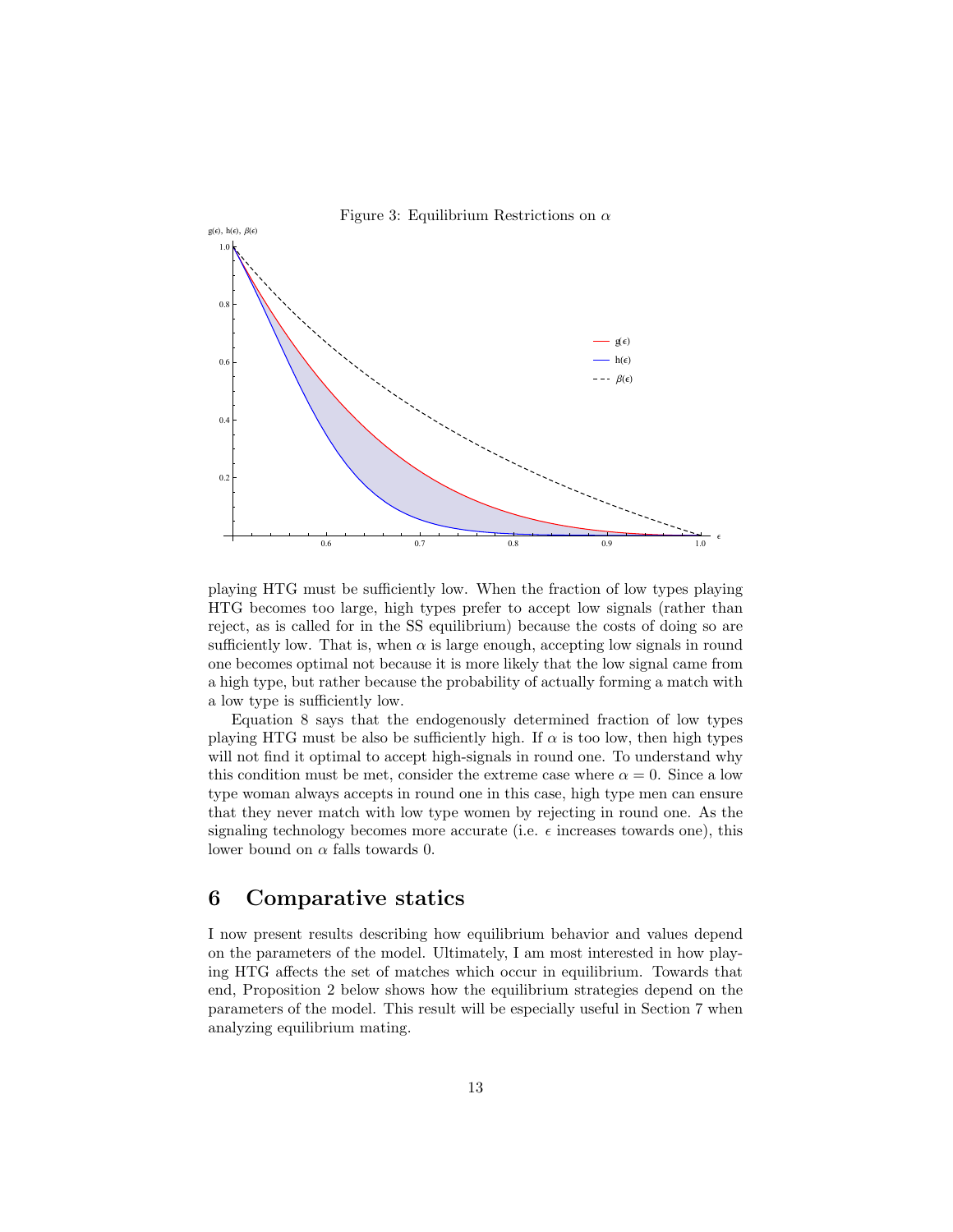Proposition 2. The equilibrium fraction of low types playing HTG

- decreases in the accuracy of the signaling technology, the discount rate, and the added benefit of mating with a high type;
- increases in the baseline value of mating relative to remaining single, and;
- can increase or decrease in the fraction of high types in the population.

The equilibrium fraction of high types Flip-Flopping is decreasing in the accuracy of the signaling technology and does not depend on the other parameters of the model.

Proof. Please see Appendix A.2.

In addition to studying how equilibrium behavior depends on the model's parameters, one might also be interested in the agents' welfare in equilibrium. Proposition 3 details how low- and high types' equilibrium values depend on the parameters.

#### Proposition 3. The low type's value

- increases in the discount rate, the baseline value of mating relative to remaining single, and the added benefit of mating with a high type;
- decreases in the accuracy of the signaling technology, and;
- can increase or decrease in the fraction of high types in the population.

The high type's value increases in the fraction of high types in the population, the discount rate, the baseline value of mating relative to remaining single, and the added benefit of mating with a high type.

Proof. Please see Appendix A.2.

Section 8 develops a numerical example of an environment in which the SS strategy profile is an equilibrium. The example helps to illustrate the magnitude of the comparative statics results. In the remainder of this section I will discuss the intuition behind some of these results.

Signal Accuracy: Consider an increase in the accuracy of the signaling technology. Practically, such a change could occur when an institution or technology evolves to allow agents better signals of their match-partners' true underlying type. As examples, the advent and increased usage of social networking websites such as Facebook and LinkedIn make it easier for agents to learn more about their potential match partners' interests, abilities, and skills. Proposition 2 says that such changes lead to less within-match strategic behavior.

As the signaling technology becomes more informative, high types Flip-Flop less frequently. If this was not true, low types would have a strict incentive to play HTG after observing a high signal because, the more accurate the signal, the more likely their partner is a high type who received a low signal.

 $\Box$ 

 $\Box$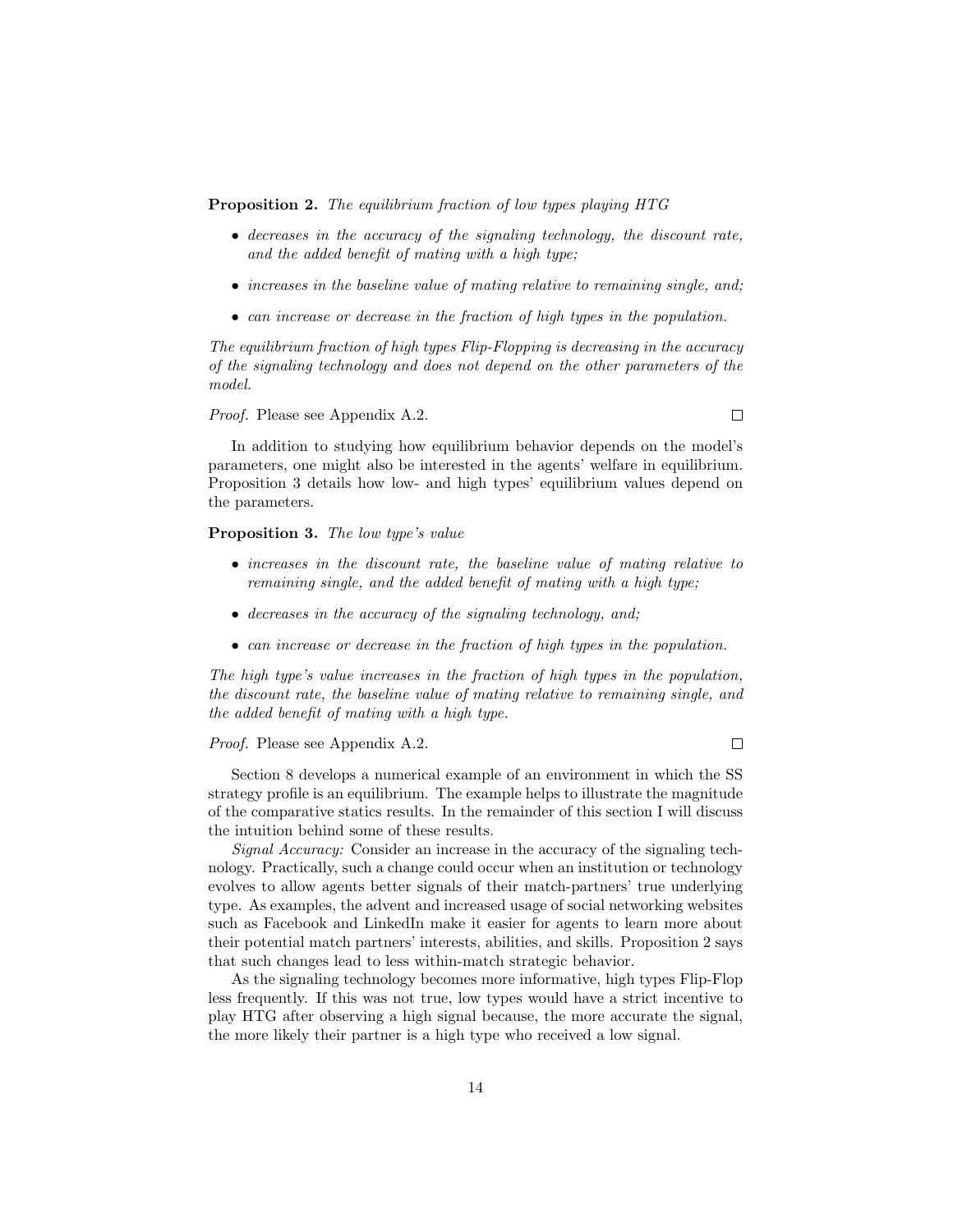Recall that the fraction of low types playing HTG is determined such that jilted high types are indifferent between accepting and rejecting in round two a low signal who rejected them in round one. As the accuracy of the signaling technology increases, holding all other variables constant, the probability that one's match-partner is a high type given the relationship history  $\ell \cap (R, R)$ decreases, and so high types are less inclined to accept. In order to keep high types indifferent between accepting and rejecting in this case, fewer low types play HTG.

As the accuracy of the signaling technology increases, the equilibrium value to a low type falls because the likelihood of sending a low signal increases, low types play HTG less often, and they therefore match with high types less frequently.

The Baseline Value of Mating: In order to differentiate between the baseline value of mating relative to remaining single and the added benefit of mating with a high type, write  $H = L + G$ . Then increasing L makes mating with any partner more attractive, while increasing  $G$  raises the benefit to mating specifically with a high type. As the baseline value of mating increases, the relative benefit to a high type with history  $\ell \cap (R, R)$  of waiting for a more promising partner decreases. In equilibrium, low types respond by playing HTG more often in order to keep the high types in this situation indifferent between Flip-Flopping and playing Resolute.

The Added Benefit of Mating with a High type: If the value of mating with a high type increases but the fraction of low types playing HTG remains constant, high types in a relationship with history  $\ell \cap (R, R)$  have a strict incentive to hold out and wait for a more promising partner next period. Therefore, low types respond by playing HTG less often in order to preserve high types' indifference.

This result may be surprising in that one may initially think that as the added benefit of mating with a high type increases, low types face greater incentives to play HTG in order to increase their chances of marrying one of these more valuable partners. Absent from this sort of reasoning, however, are the moderating forces of equilibrium behavior. If low types played HTG more often as G increased, high types would stop Flip-Flopping and would instead play Resolute. That is, high types would no longer give second chances to match partners who sent low signals and rejected, thereby removing any incentive to play HTG at all.

Discounting: The fraction of low types playing HTG decreases in the discount rate. As the discount rate increases, men in relationships with history  $\ell \cap (R, R)$  are more willing to wait until next period in hopes of landing a more promising match partner. In equilibrium, women must respond by playing HTG less often in order to keep these high type men indifferent between accepting and rejecting.

High types' equilibrium value increases in the discount rate because not only does the value of a marriage with either type increase in the discount rate, but high types are more likely to mate with a fellow high type because the fraction of low types playing HTG decreases in the discount rate. To see that the low type's value also increases in the discount rate, consider the Eager low type.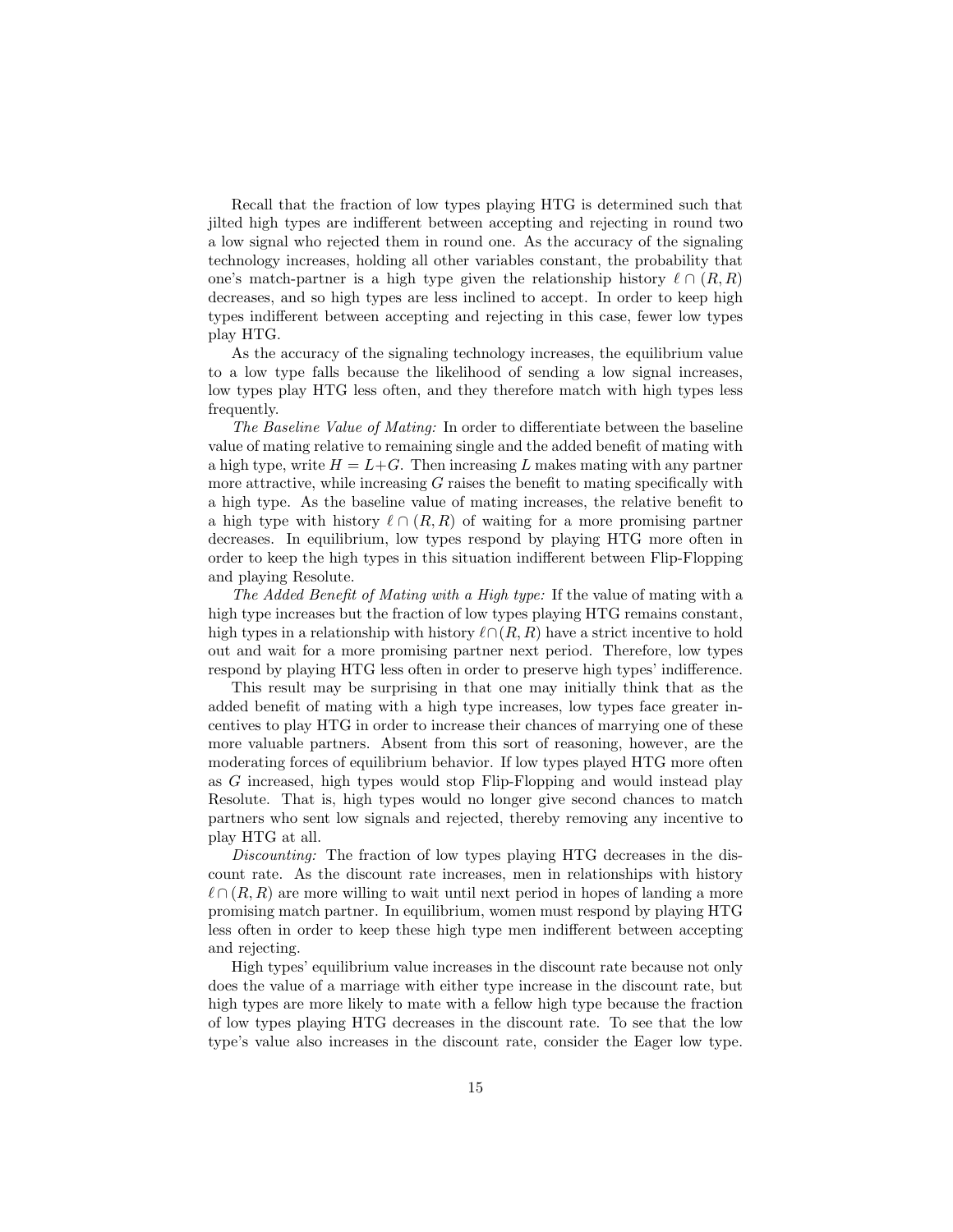Increasing the discount rate does not affect the partners the Eager low type marries, but it does increase the value of a marriage and decrease the cost of waiting until the next period. An increase in  $\delta$  then raises the Eager low type's value, and since low types must be indifferent between playing HTG and Eager, the same holds for HTG low types.

Population Composition: The low type's equilibrium value can increase or decrease in the fraction of high types in the population. To see how the low type's value could decrease in  $\lambda$ , recall that low types *always* mate with other low types. When the proportion of high types increases, even though the expected payoff conditional on a match occurring increases, low types are less likely to mate because their match partners are more likely to be a discriminating high type. This effect is most pronounced when agents are impatient (i.e.  $\delta$  is small).

The high type's equilibrium value always increases in  $\lambda$ . This is true regardless of whether the fraction of low types playing HTG increases or decreases because increasing  $\lambda$  increases the chances that a high type matches with another high type.

The fraction of low types playing HTG can either increase or decrease as  $\lambda$  increases. Recall that  $\alpha$  is determined so that high types are indifferent between accepting and rejecting when their relationship history is  $\ell \cap (R, R)$ . As  $\lambda$  increases and the high type's continuation value of  $\delta v_H$  increases,  $\alpha$  may need to increase or decrease to keep high types indifferent between accepting and rejecting.

# 7 Mating

Since types are private information and signals are noisy, it is inevitable that high types mate with low types in equilibrium. As might be expected, this can occur when agents send inaccurate signals and the low type is using the Eager strategy. But this type of mismatch can also occur when both agents send accurate signals and the low type is playing HTG and the high type Flip-Flops.

I therefore use a stochastic notion of assortative mating closely related to that in Chade [2006] – mating is positively assortative if the expected type of one's partner increases in one own's type.<sup>14</sup> Proposition 4 below formalizes this concept.

**Proposition 4.** Mating in the SS equilibrium is positively assortative – the expected type of mate for a high type is greater than the expected type of mate for a low type.

Proof. The Eager low type man marries a low type woman for sure and marries a high type woman only if he sends a high signal. Write the low type man's expected type of mate as

$$
\bar{x}_L = \frac{(1 - \lambda)L + \lambda(1 - \epsilon)H}{(1 - \lambda) + \lambda(1 - \epsilon)}
$$

<sup>14</sup>This definition of PAM originates in Shimer and Smith [2000], footnote 8.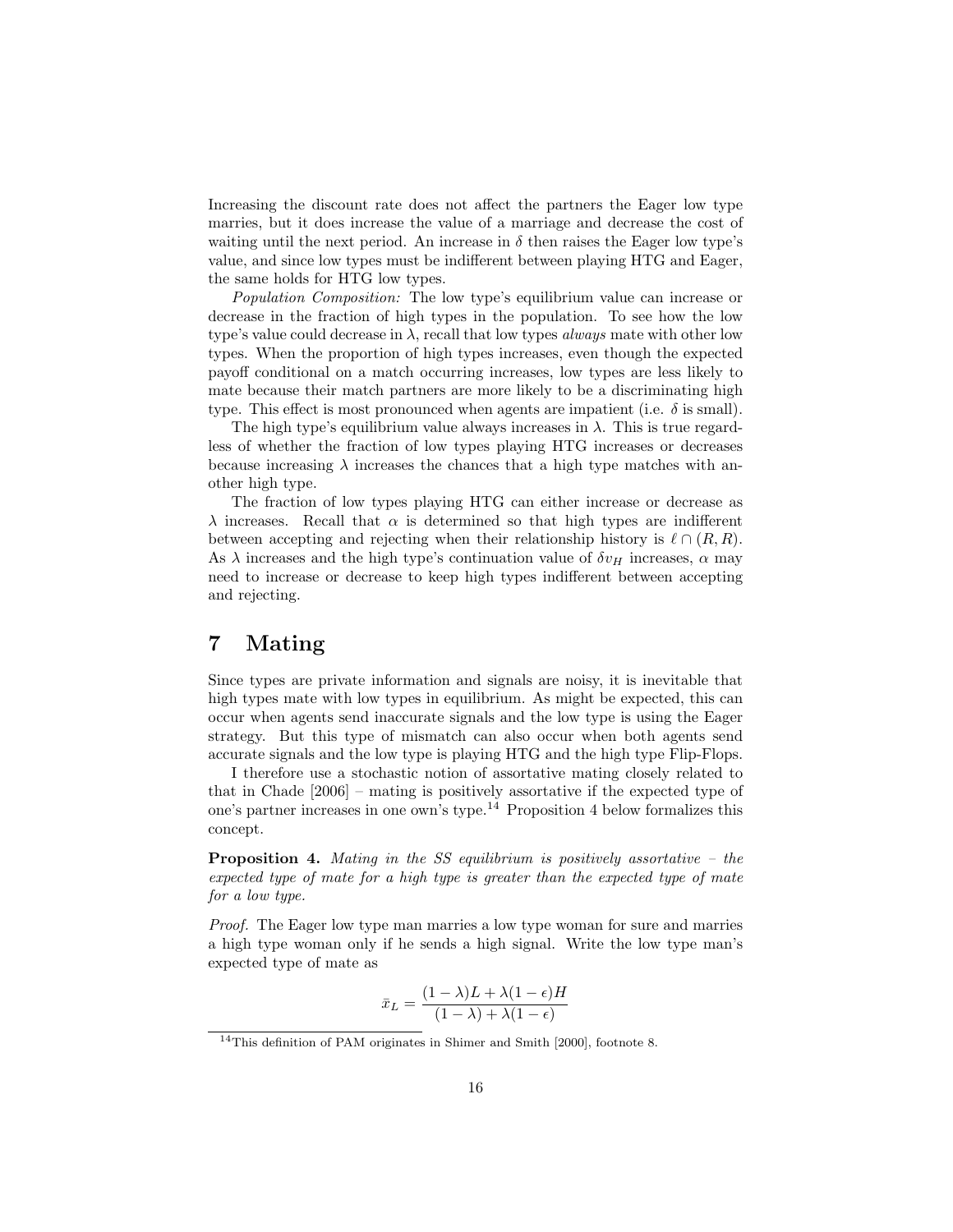The Resolute high type man marries a low type woman in one of two ways – first, she plays Eager and he sees a high signal, and second, she plays hard to get, he sees a high-signal, and she sees a low signal. The only way a Resolute high type man marries a high type woman is if both send high-signals. The high type man's expected type of mate is

$$
\bar{x}_H = \frac{(1 - \lambda)(1 - \epsilon)(1 - \alpha\epsilon)L + \lambda\epsilon^2 H}{(1 - \lambda)(1 - \epsilon)(1 - \alpha\epsilon) + \lambda\epsilon^2}
$$

Both  $\bar{x}_L$  and  $\bar{x}_H$  are weighted averages of L and H. Then  $\bar{x}_H > \bar{x}_L$  because  $\bar{x}_H$  places relatively less weight on L and relatively more weight on H than  $\bar{x}_L$ . This is because  $\epsilon^2 > 1 - \epsilon$  so long as  $\epsilon > (\sqrt{5}-1)/2$ , which Figure 2 shows holds in any SS equilibrium. This proves that high types have higher expected types of partners than low types, and mating is therefore positively assortative.  $\Box$ 

PAM obtains in the SS equilibrium despite the low type agents' attempts at strategic misrepresentation. It is worth noting, however, that mating is not strictly assortative on signals – low type agents who receive high-signals mate with high type agents who receive low signals in equilibrium.

I next show that the strategic behavior studied in this paper improves sorting. Consider, as a benchmark, the NS strategy profile discussed in Section 4: low types always accept, and high types accept high signals in the first round, and reject otherwise. In the appendix, I show that this strategy profile, along with beliefs derived using Bayes' rule, can constitute a PBE.<sup>15</sup> Moreover, the appendix shows that the SS and NS equilibria both exist over a range of parameter values. Here in the text, I will focus on the efficiency gain from strategic behavior.

Denote the present discounted match value created each period in the SS and NS equilibria as  $V^{SS}$  and  $V^{NS}$ , respectively. Proposition 5 shows that the strategic behavior in the SS equilibrium leads to more marriage value being created than in the NS equilibrium. The proof shows that this increase in sorting is due to high types Flip-Flopping, and happens despite low types playing HTG.

Proposition 5. The steady state value of marriages created is always greater in the SS equilibrium than in the NS equilibrium.

Proof. SS: Low types always marry other low types. Eager low types only marry high types if the Eager low type sends a high signal. HTG low types marry high types in two ways: first if both send inaccurate signals, and second if both send accurate signals and the high type Flip-Flops. High types marry other high types in two ways: first if both send the "correct" signals, and second if both send the "wrong" signals and both Flip-Flop. Since the probability high types

<sup>&</sup>lt;sup>15</sup>The high types' rejection in the second round after being rejected themselves is a weak best response. While the NS strategy profile can be part of a PBE, it would not survive a "trembling hand" refinement.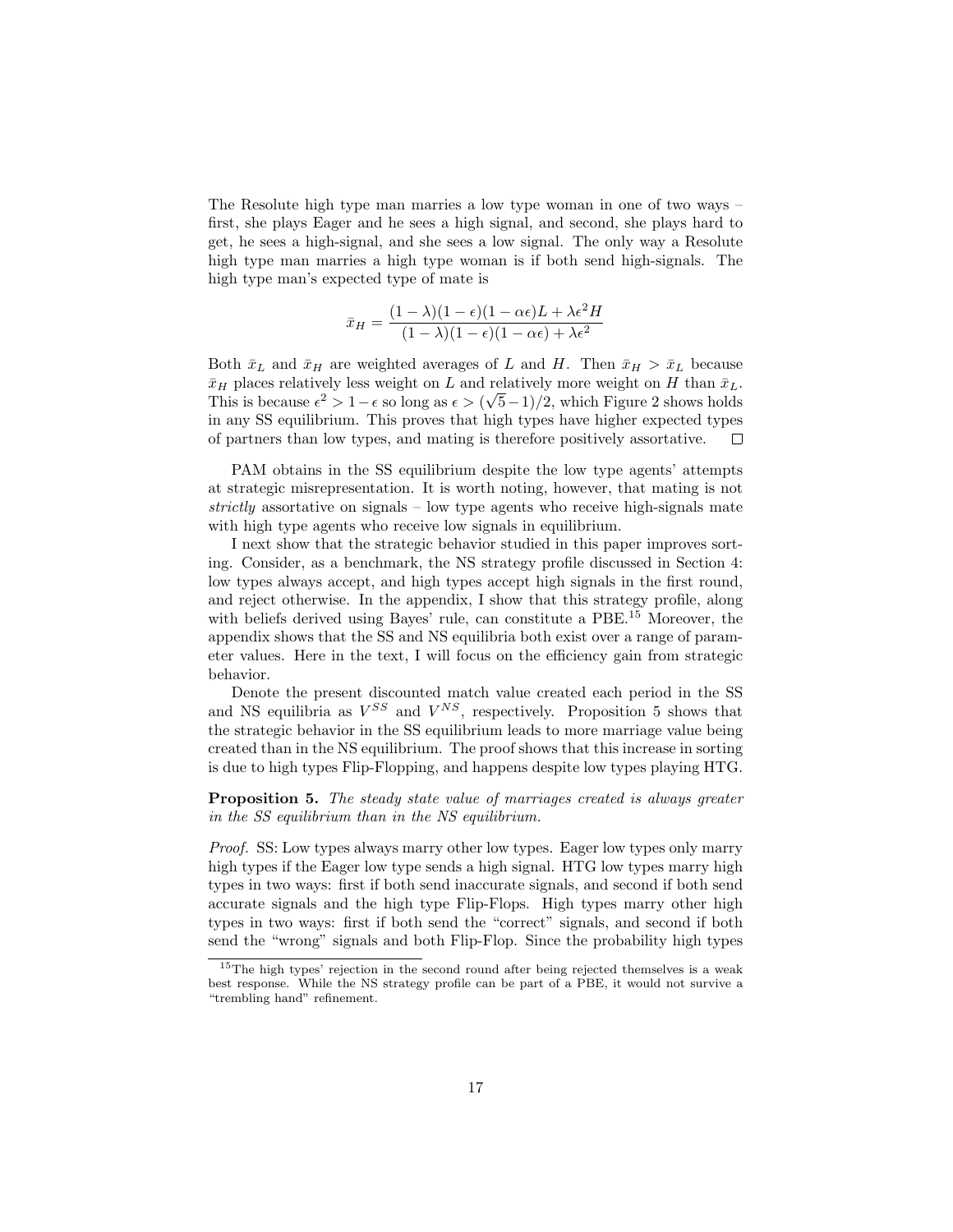Flip-Flop is  $\beta = (1 - \epsilon)/\epsilon$ , this gives

$$
V^{SS} = 2(1 - \lambda)^2 \frac{L^2}{1 - \delta} + 4(1 - \lambda)\lambda \left[ (1 - \alpha)(1 - \epsilon) + \alpha \left( (1 - \epsilon)^2 + \epsilon^2 \frac{1 - \epsilon}{\epsilon} \right) \right] \frac{LH}{1 - \delta}
$$

$$
+ 2\lambda^2 \left( \epsilon^2 + (1 - \epsilon)^2 \left( \frac{1 - \epsilon}{\epsilon} \right)^2 \right) \frac{H^2}{1 - \delta}
$$

NS: Low types always marry other low types. Low types and high types marry only if the low type sends the high signal. High types marry if both send highsignals. This gives

$$
V^{NS}=2(1-\lambda)^2\frac{L^2}{1-\delta}+4\lambda(1-\lambda)(1-\epsilon)\frac{LH}{1-\delta}+2\lambda^2\epsilon^2\frac{H^2}{1-\delta}
$$

To see that  $V^{SS} > V^{NS}$ , note that the term in square brackets in  $V^{SS}$  simplifies to  $1 - \epsilon$ . Then

$$
V^{SS} - V^{NS} = 2\lambda^2 \frac{(1 - \epsilon)^4}{\epsilon^2} \frac{H^2}{1 - \delta} > 0
$$

 $\Box$ 

Proposition 5 shows that the sorting gains in the SS equilibrium come from the high types Flip-Flopping. Low types attempt to increase mismatch using the HTG strategy, but this is ineffective in equilibrium. The probability a low type and high type marry is the same in each equilibrium, but the probability two high types marry is greater by the term  $(1 - \epsilon)^4 / \epsilon^2$  in the SS equilibrium because high types can marry even if both initially send low signals.

To be certain, the sorting gains are relatively modest. Figure 4 plots  $(1 \epsilon^{2}$ , which is the probability two Flip-Flopping high types send the low signals. This figure shows that the probability that a matched pair of high type agents will both play Flip-Flop and both send low- signals is relatively low – not much greater than 0.05, and likely much less over the relevant range of  $\epsilon > 0.618$ . The increase in efficiency due to strategic behavior increases in the payoff to marrying a high type and the degree of complementarity in marital production.

### 8 Numerical example

In order to illustrate the existence and to give a sense of the magnitude of some of the qualitative results on behavior, mating, and welfare, this section provides a numerical example of the model. Fix the parameters of the model at  $\epsilon = 0.75$ ,  $\delta = 0.8, L = 1, H = 3, \text{ and } \lambda = 0.4.$  Then solving the system of equations given by (2) and (6) gives  $\alpha = 0.126$  and  $v_H = 24.9$ . Low types prefer will accept a known low type because  $v_L = 5.92$ , and so  $L^2/(1 - \delta) > \delta v_L$ . High types will not accept a known low type because  $\delta v_2 > HL/(1 - \delta)$ . High types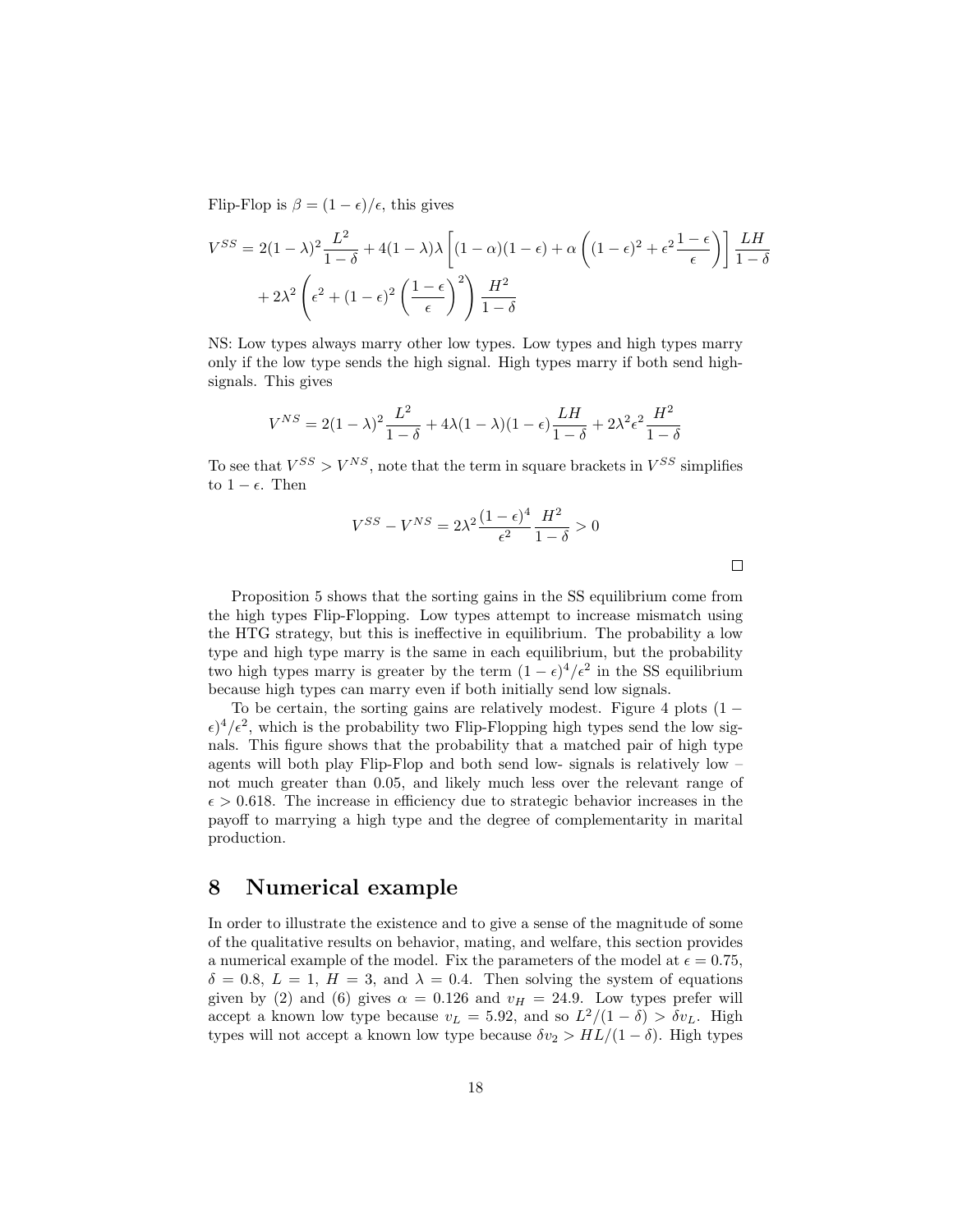

Notes: The horizontal axis measures  $\epsilon$ . The vertical axis measures  $(1-\epsilon)^4/\epsilon^2$ , which is the probability a matched pair of high types both Flip-Flop and send low signals. The dashed vertical line occurs at  $\epsilon = 0.618$ ; there can be no SS equilibria with lower  $\epsilon$ .

play Flip-Flop with probability 0.33. Lastly,  $\alpha$  satisfies the innequalities in (7) and (8) because  $h(\epsilon) = 0.018$  and  $g(\epsilon) = 0.133$ . So all of the conditions for the Socially Strategic strategy profile to be an equilibrium are met. Table 1 illustrates the effects of independently increasing each parameter by 1% on the agents' behavior and values.

The Non-Strategic strategy profile is also an equilibrium for these parameter values. The steady state value of marriages in the NS equilibrium is  $V^{NS} = 15.3$ , while in the SS equilibrium it is  $V^{SS} = 15.4$ .

| $1\%$ increase in: | $\Delta \alpha$ | $\Delta \beta$                     | $\Delta v_H$   | $\Delta v_L$ |  |  |  |
|--------------------|-----------------|------------------------------------|----------------|--------------|--|--|--|
| $\epsilon$         | $-0.020$        | $-0.01$                            | $+0.25 - 0.04$ |              |  |  |  |
| $\delta$           | $-0.011$        | No change $+1.30 + 0.31$           |                |              |  |  |  |
| L                  | $+0.003$        | No change $+0.04 + 0.08$           |                |              |  |  |  |
| H                  | $-0.003$        | No change $+0.46 + 0.06$           |                |              |  |  |  |
| $\lambda$          |                 | $-0.001$ No change $+0.12$ $+0.05$ |                |              |  |  |  |
| Notes: Any?        |                 |                                    |                |              |  |  |  |

Table 1: Comparative statics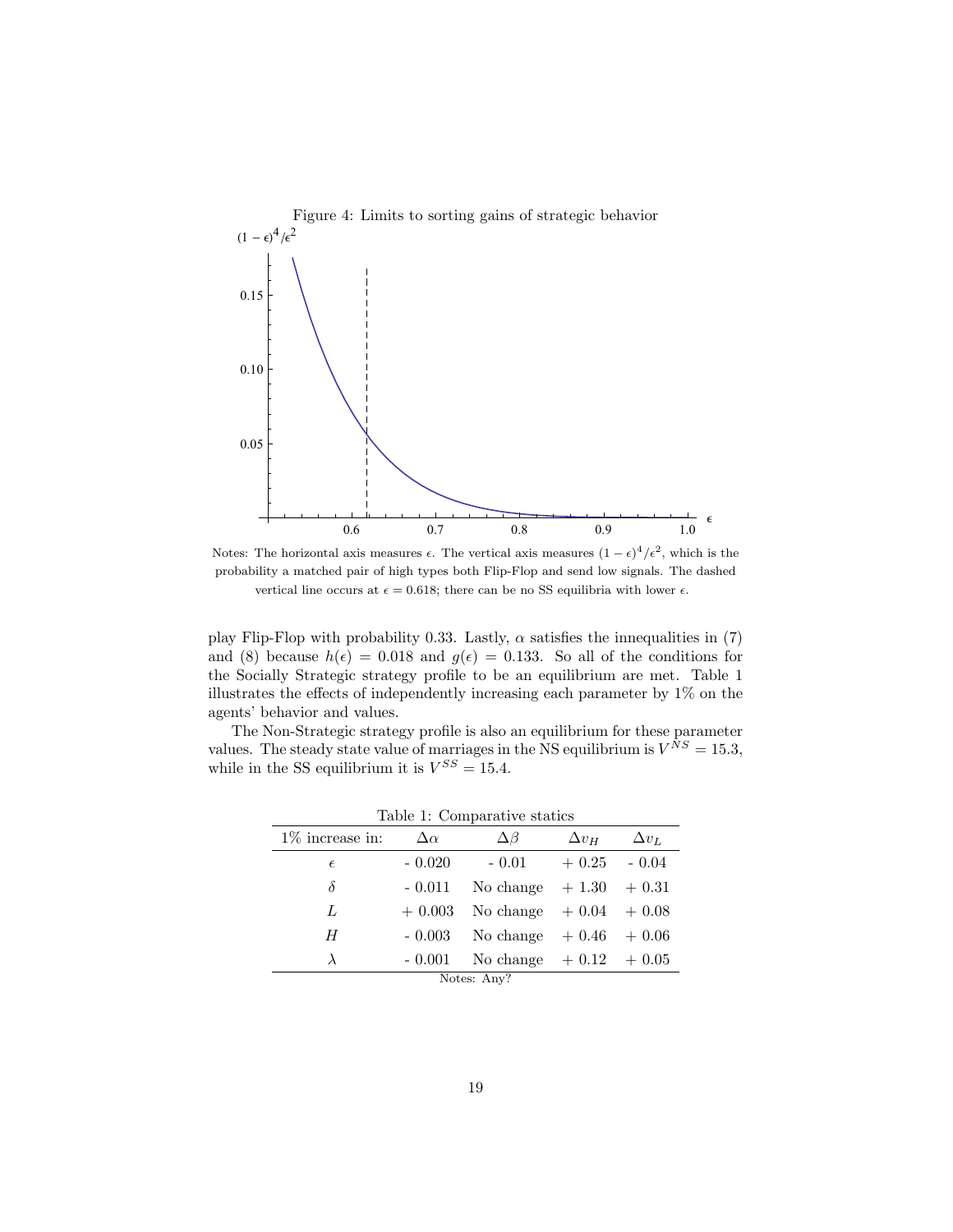### 9 Conclusion

This paper shows that, in addition to productive complementarities, the ability to transfer utility between partners, and the existence of private information over types, within-match strategic interaction matters in determining the set of equilibrium marriages. Perhaps contrary to intuition, this within-match strategic behavior actually improves the efficiency of sorting.

I established the existence of a Socially Strategic equilibrium in the marriage market in which low type agents play hard to get in order to appear more desirable to their partners. Using this strategy is not without costs, however, as marriages with some initially willing high types are derailed. In equilibrium, high type agents Flip-Flop with positive probability and accept in round two marriages they initially found undesirable. I showed that mating in the Socially Strategic equilibrium is stochastically positively assortative in that the expected mate of a high type is better than the expected mate of a low type.

Moreover, the strategic behavior in the Socially Strategic equilibrium increases the sorting of mates relative to the Non-Strategic equilibrium. While low types' goal of playing hard to get is to increase mismatch, it is ineffective in equilibrium. The increase in sorting efficiency is due entirely to the Flip-Flopping behavior of high types.

### References

- A. Anderson and L. Smith. Dynamic matching and evolving reputations. Review of Economic Studies, 77:3 – 29, 2010.
- G. Becker. A theory of marriage: Part i. Journal of Political Economy, 81(4): 813–846, 1973.
- R. Bellman and D. Blackwell. Some two-person games involving bluffing. Proceedings of the National Academy of Sciences of the United States of America,  $35:600 - 605$ , 1949.
- H. Chade. Matching with noise and the acceptance curse. Journal of Economic Theory, 129:81–113, 2006.
- P. A. Coles and R. Shorrer. Optimal truncation in matching markets. Mimeo, 2013.
- M. E. Consuegra, R. Kumar, and G. Narasimhan. Comment on "On the uniqueness of stable marriage matchings". Economics Letters, 121(3):468, 2013.
- E. Damiano, L. Hao, and W. Suen. Unravelling of dynamic sorting. Review of Economic Studies, 72:1057–1076, 2005.
- A. M. Franco, M. Mitchell, and G. Vereshchagina. Incentives and the structure of teams. Journal of Economic Theory, 146:2307–2332, 2011.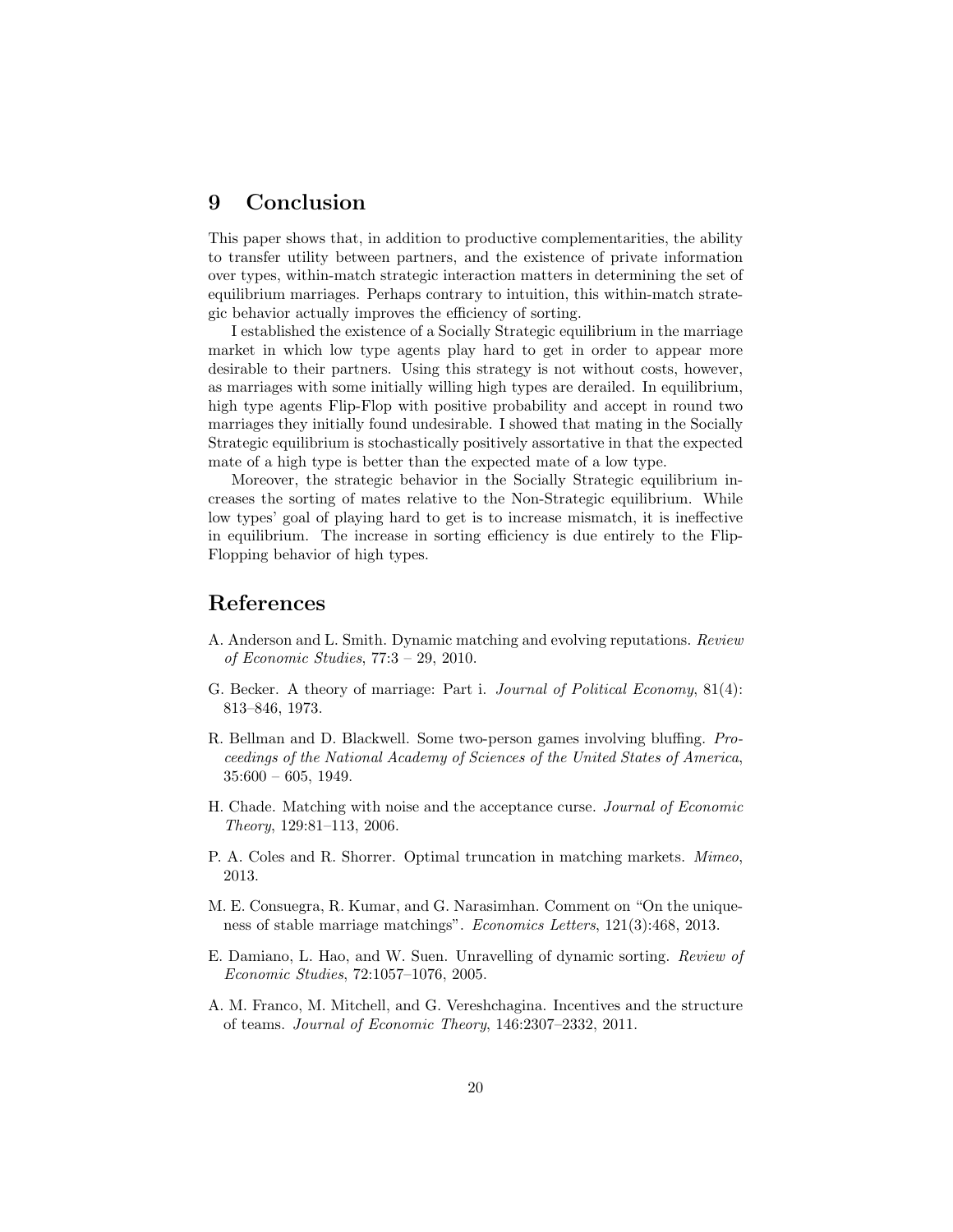- E. Hopkins. Job market signaling of relative position, or becker married to spence. Journal of the European Economic Association,  $10(2):290-322$ ,  $2012$ .
- R. Inderst. Matching markets with adverse selection. Journal of Economic Theory, 121:145–166, 2005.
- P. K. Jonason and N. P. Li. Playing hard-to-get: Manipulating one's perceived availiability as a mate. European Journal of Personality,  $27(5):458 - 469$ , 2013.
- J. M. McNamara and E. J. Collins. The job search problem as an employercandidate game. Journal of Applied Probability, 27(4):815–827, 1990.
- G. Moscarini. Job matching and the wage distribution. Econometrica, 73(2):  $481 - 516$ , 2005.
- K. Serfes. Endogenous matching in a market with heterogeneous principals and agents. International Journal of Game Thoery, 36:587–619, 2008.
- R. Shimer and L. Smith. Assortative matching and search. Econometrica, 68: 343–369, 2000.
- L. Smith. The marriage model with search frictions. Journal of Political Econ $omy, 114(6):1124-1144, 2006.$
- J. Von Neumann and O. Morgenstern. Theory of Games and Economic Behavior. Princeton University Press, Princeton, 1964.
- D. J. Wright. The risk and incentives trade-off in the presence of heterogeneous managers. *Journal of Economics*, 83(3):209–223, 2004.

# A Appendix

### A.1 Proof of Proposition 1

Proof. The proof proceeds by deriving conditions on the model's parameters such that agents optimally use the SS strategy profile (i.e. they have no profitable deviation). I begin in round two because some round one decisions will depend on round two outcomes.

### A.1.1 Low types in round two

The SS strategy profile requires both HTG and Eager low types to accept in round two, regardless of their relationhsip history. A condition sufficient to guarantee the optimality of this choice is that low types accept even if they are sure their partner is a low type. This occurs if  $L^2/(1-\delta) \geq \delta v_L$ . If this inequality holds, then low types will also optimally accept when there is a chance their partner is a high type (which occurs when the low type is playing HTG,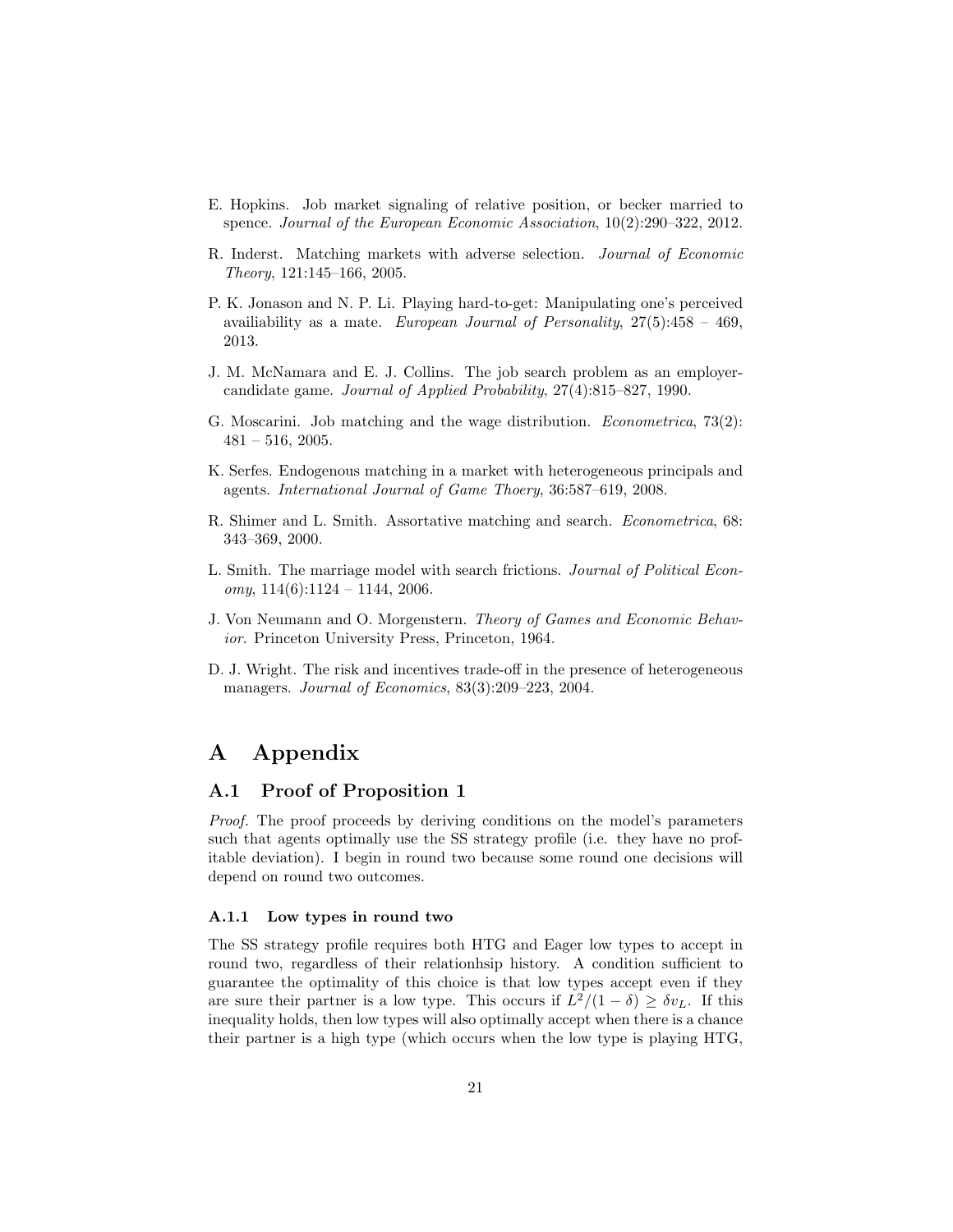observed a high signal and rejected in round one, and was rejected by their partner). Using (1), this inequality can be re-written to find that low types prefer to accept known low types so long as  $\epsilon \geq 1 - (1 - \delta)L/\lambda \delta(H - L)$ . This inequality can hold for  $\epsilon \in (1/2, 1)$  so long as  $\lambda$ ,  $\delta$ , and H are small enough and  $\epsilon$  and L are large enough.

#### A.1.2 High types in round two

Suppose the relationship history is  $\ell \cap (R, R)$  – the high type agent observed a low signal in round one, rejected a match, and was himself rejected. The SS strategy profile calls for Flip-Floppers to accept in round two, but for those playing Resolute to reject. High types must therefore be indifferent between announcing A or R in this situation. Setting the expected value of A equal to the expected value of R gives:

$$
a^2(\ell, H, (R, R))\gamma^2(\ell, H, (R, R)) + (1 - a^2(\ell, H, (R, R)))\delta v_H = \delta v_H
$$
  

$$
\Leftrightarrow \gamma^2(\ell, H, (R, R)) = \delta v_H
$$

This equality can be simplified using the expressions in Table 2 as

$$
\frac{(1-\lambda)\epsilon^2 \alpha \frac{LH}{1-\delta} + \lambda (1-\epsilon)^2 \beta \frac{H^2}{1-\delta}}{(1-\lambda)\epsilon^2 \alpha + \lambda (1-\epsilon)^2 \beta} = \delta v_H \Rightarrow
$$

$$
\alpha \frac{\delta v_H - \frac{LH}{1-\delta}}{\frac{H^2}{1-\delta} - \delta v_H} = \beta \frac{\lambda}{1-\lambda} \left(\frac{1-\epsilon}{\epsilon}\right)^2 \tag{9}
$$

When the above expression holds, high types are indifferent between playing Resolute and Flip-Flopping, as they must be in order for  $\beta \in (0,1)$ .

In all other possible second round situations, the SS strategy profile calls for high types to reject. In these situations, the high type does not know her partner's type, but she does know that only a low type agent would accept in these situations in the second round. The expected match value, conditional on a match occurring, is then  $LH/(1 - \delta)$ . The high type agent then optimally follows the SS strategy profile by rejecting if the continuation value of  $\delta v_H$  is greater than the expected value of accepting, or:

$$
\delta v_H \ge a^2(\theta, H, (S_i, S_j)) \frac{LH}{1 - \delta} + (1 - a^2(\theta, H, (S_i, S_j))) \delta v_H
$$

$$
\Rightarrow \delta v_H \ge \frac{LH}{1 - \delta}
$$

After substituting in for  $v_H$  using (2), simple algebra shows that the above holds when  $\epsilon \geq \sqrt{(1-\delta)L/\lambda\delta(H-L)}$ . So long as  $\delta$ ,  $\lambda$ ,  $\epsilon$ , and H are sufficiently large and  $L$  is sufficiently small, high types prefer to reject and re-enter the pool of the unmatched than to accept and marry an agent who for sure a low type.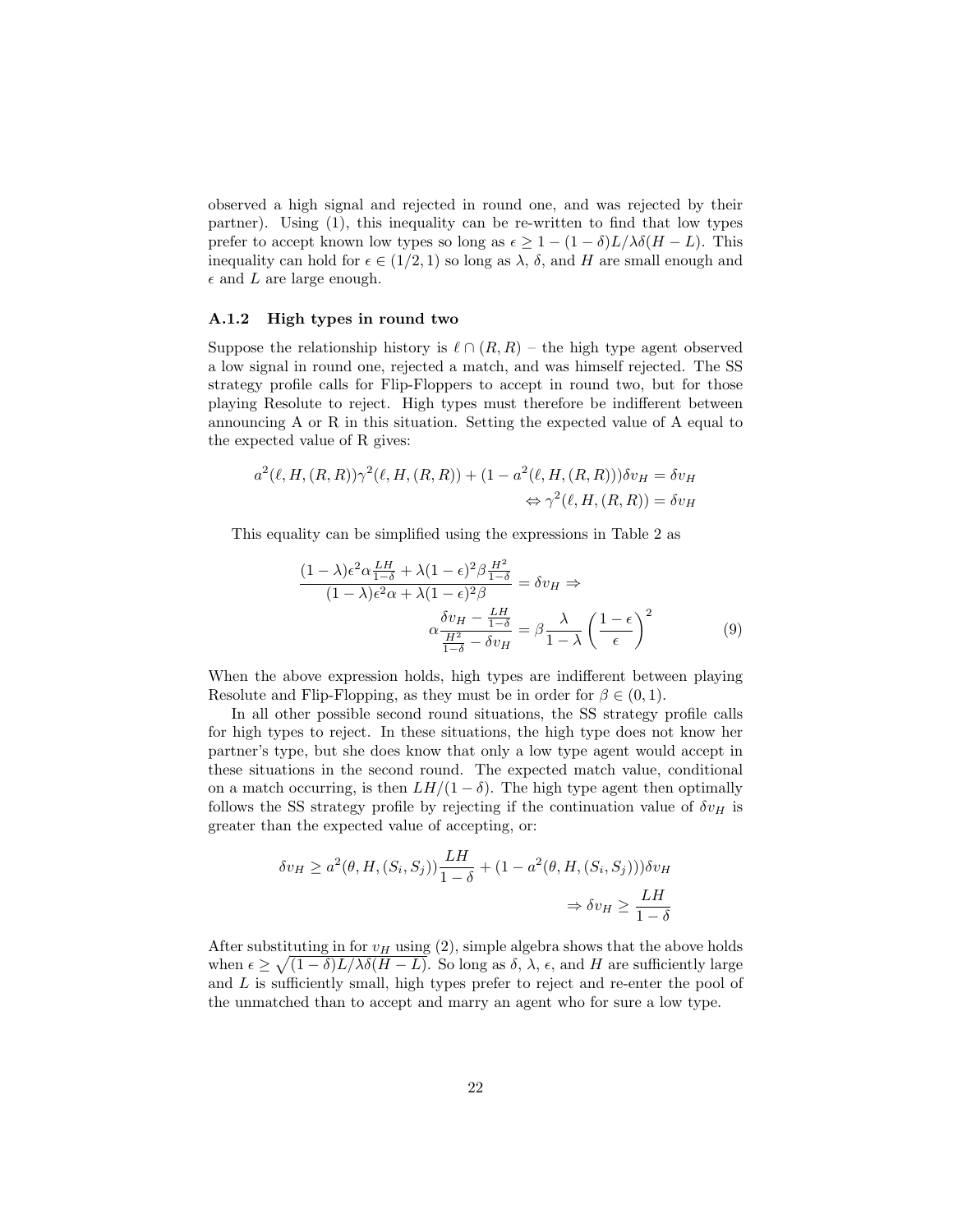#### A.1.3 Low types in round one

The SS strategy profile specifies different actions for low types when they observe high signals – Eager low types accept, while those playing HTG reject. In order for these different actions to be part of an equilibrium, the expected payoff of playing each action must be the same.

All low types, regardless of whether they are playing HTG or Eager, optimally accept in round two. This means low types will always match with other low types. Then any differences in the expected payoff calculations for the HTG and Eager low types confronted with a high signal in round one must derive from their chances of matching with a high type.

By accepting, Eager low types can match with a high type in the first round in the event the low type sends the "wrong" (i.e. high) signal. This occurs with probability  $\lambda \epsilon (1-\epsilon)$ , and the payoff of matching with a high type is  $LH/(1-\delta)$ .

By rejecting, low types playing HTG do not match in round one, but might match with a high type in round two if their partner is playing Flip-Flop. This occurs with probability  $\lambda \epsilon^2 \beta$ , and again the payoff of matching with a high type is  $LH/(1-\delta)$ .

Since low types must be indifferent between playing HTG and Eager, one can solve for the probability with which high types Flip-Flop as follows:

$$
\lambda \epsilon (1 - \epsilon) \frac{LH}{1 - \delta} = \lambda \epsilon^2 \beta \frac{LH}{1 - \delta}
$$

$$
\Rightarrow \beta = \frac{1 - \epsilon}{\epsilon}
$$
(10)

Next I derive conditions such that low types optimally accept low signals in the first round. Low types optimally accept in the second round because  $L^2/(1-\delta) > \delta v_L$ , as in Subsection A.1.1.<sup>16</sup>

Again, low types always marry other low types, so any difference in expected utility from accepting versus rejecting must derive from potential matches with high types. By accepting, the low type can match with a high type in the first round in the event the low type sent the "wrong" (i.e. high) signal. This occurs with probability  $\lambda(1-\epsilon)^2$ , and the payoff to matching with a high type is  $LH/(1-\delta)$ .

By rejecting, the low type will not match in round one, but might match with a Flip-Flopping high type in round two. This occurs with probability  $\lambda \epsilon (1 - \epsilon) \beta$ , and again the payoff to matching with a high type is  $LH/(1 - \delta)$ .

Low types will therefore optimally follow the SS strategy profile by accepting low signals in round one if

$$
\lambda (1 - \epsilon)^2 \frac{LH}{1 - \delta} \ge \lambda \epsilon (1 - \epsilon) \beta \frac{LH}{1 - \delta} \Rightarrow 1 - \epsilon \ge \epsilon \beta
$$

<sup>16</sup>Note that a low type rejecting a low signal in round one is not on the equilibrium path, and hence is not covered in Subsection A.1.1. Nevertheless, the condition which generates unconditional acceptance in the second round applies.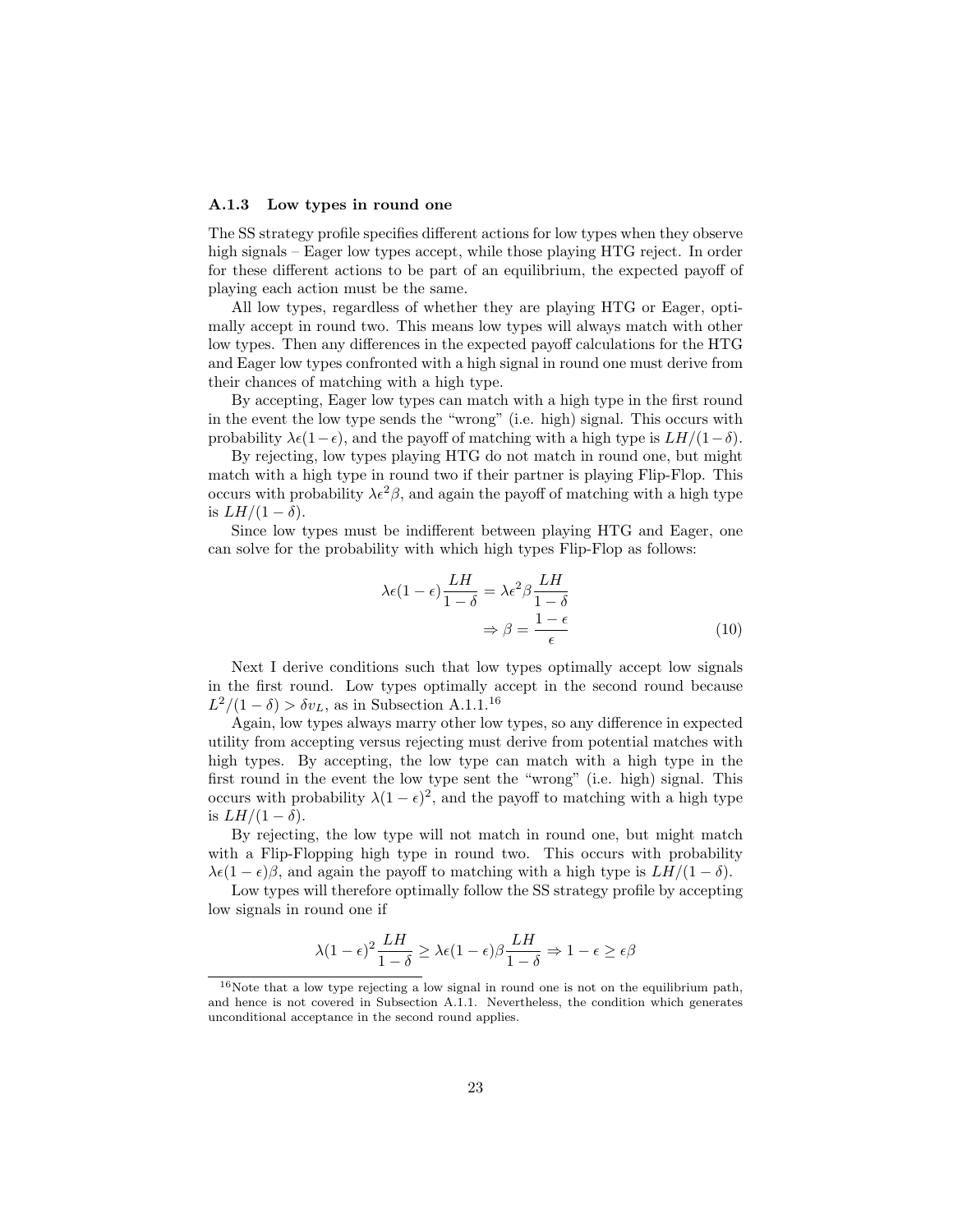But since  $\beta = (1 - \epsilon)/\epsilon$  in order for low types to be indifferent between playing HTG and Eager, the above expression holds with equality and low types (weakly) prefer to accept high-signals in round one.

#### A.1.4 High types in round one

Both strategies of the high type man call for the same action conditional on the woman's signal. Suppose initially the man observes signal  $\ell$  in round one. I now verify that it is indeed optimal for the man to reject as is called for by the SS strategy profile.

If a high type man rejects a low signal in round one, he proceeds to the second round for sure. Resolute high types then reject for sure, guaranteeing themselves a continuation value of  $\delta v_H$ . Of course, high types must be indifferent between playing Resolute and Flip-Flopping, and so the Flip-Flopping high type must receive an expected payoff of  $\delta v_H$  as well.

If a high type man deviates from the proposed equilibrium strategy and accepts a low signal in round one, the probability he would consummate a marriage and the expected utility conditional on mutual acceptance is

$$
a(\ell, H) = \frac{(1 - \lambda)\epsilon(1 - \alpha\epsilon) + \lambda(1 - \epsilon)\epsilon}{(1 - \lambda)\epsilon + \lambda(1 - \epsilon)}
$$

$$
\gamma(\ell, H) = \frac{(1 - \lambda)\epsilon(1 - \alpha\epsilon)\frac{IH}{1 - \delta} + \lambda(1 - \epsilon)\epsilon\frac{H^2}{1 - \delta}}{(1 - \lambda)\epsilon(1 - \alpha\epsilon) + \lambda(1 - \epsilon)\epsilon}
$$

If a match does not occur in round one, however, it will not happen in round two. This is because only low types playing HTG will accept in the second round a partner who accepted in the first round, and high types prefer to re-enter the pool of the unmatched to marrying a low type.

The high type man then finds it optimal to play by the proposed equilibrium strategy and to reject low signals if

$$
\delta v_H \ge a(\ell, H)\gamma(\ell, H) + (1 - a(\ell, H))\delta v_H \Leftrightarrow \delta v_H \ge \gamma(\ell, H)
$$

Substituting in for  $\gamma(\ell, H)$  and some minor manipulations allow the above condition to be re-written as

$$
\frac{\delta v_H - \frac{LH}{1-\delta}}{\frac{H^2}{1-\delta} - \delta v_H} \ge \frac{\lambda}{1-\lambda} \frac{1-\epsilon}{1-\alpha\epsilon}
$$

Substituting in from (9), the condition guaranteeing high types are indifferent between Flip-Flopping and playing Resolute, and the formula for  $\beta$  given in (10), followed by some simple manipulations gives

$$
\alpha \le \frac{(1 - \epsilon)^2}{\epsilon^3 + \epsilon (1 - \epsilon)^2} \equiv g(\epsilon)
$$
\n(11)

So long as  $\alpha$  satisfies the above condition, high types find it optimal to reject low signals in round one.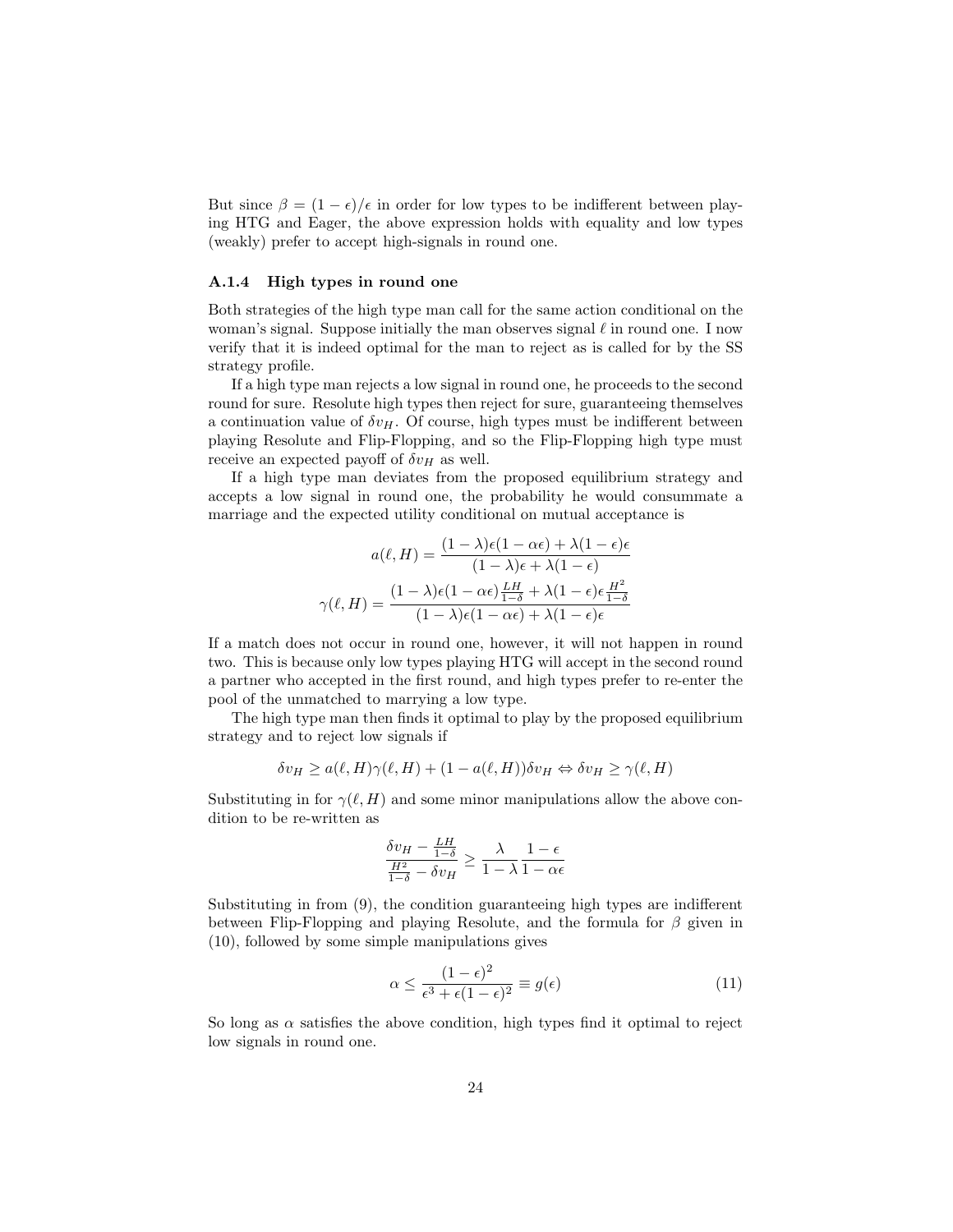Next, suppose the high type man observes  $h$  in round one. The proposed equilibrium strategy calls for him to accept. The probability a match is consummated if he accepts and the expected payoff conditional on a match occurring are

$$
a(h, H) = \frac{(1 - \lambda)(1 - \epsilon)(1 - \alpha\epsilon) + \lambda\epsilon^2}{(1 - \lambda)(1 - \epsilon) + \lambda\epsilon}
$$

$$
\gamma(h, H) = \frac{(1 - \lambda)(1 - \epsilon)(1 - \alpha\epsilon)\frac{LH}{1 - \delta} + \lambda\epsilon^2\frac{H^2}{1 - \delta}}{(1 - \lambda)(1 - \epsilon)(1 - \alpha\epsilon) + \lambda\epsilon^2}
$$

Then a high type man's expected utility of following the equilibrium strategy in round one when seeing  $h$  is

$$
v(h, H|s_i = A) = \frac{(1 - \lambda)(1 - \epsilon)(1 - \alpha\epsilon)\frac{LH}{1 - \delta} + \lambda\epsilon^2 \frac{H^2}{1 - \delta}}{(1 - \lambda)(1 - \epsilon) + \lambda\epsilon} + \frac{(1 - \lambda)(1 - \epsilon)\epsilon\alpha + \lambda\epsilon(1 - \epsilon)}{(1 - \lambda)(1 - \epsilon) + \lambda\epsilon} \delta v_H
$$
\n(12)

If the high type man rejects, he proceeds to round two for sure. The probability with which a high type man who observes  $h$  is accepted or rejected in round one is

$$
Pr(S_j = R|h, H) = \frac{(1 - \lambda)(1 - \epsilon)\epsilon\alpha + \lambda\epsilon(1 - \epsilon)}{(1 - \lambda)(1 - \epsilon) + \lambda\epsilon}
$$

$$
Pr(S_j = A|h, H) = \frac{(1 - \lambda)(1 - \epsilon)(1 - \alpha + \alpha(1 - \epsilon)) + \lambda\epsilon^2}{(1 - \lambda)(1 - \epsilon) + \lambda\epsilon}
$$

According to the proposed equilibrium strategies, only low type women playing HTG and high type women reject in round one. The man will be accepted in round two if she is a low type playing HTG to whom he sent a high-signal or a Flip-Flopping high type to whom he sent a low signal. The probability he is accepted and the expected payoff conditional on a match occurring are

$$
a^{2}(h, H, (R, R)) = \frac{(1 - \lambda)(1 - \epsilon)\epsilon\alpha + \lambda\epsilon(1 - \epsilon)\beta}{(1 - \lambda)(1 - \epsilon)\epsilon\alpha + \lambda\epsilon(1 - \epsilon)}
$$

$$
\gamma^{2}(h, H, (R, R)) = \frac{(1 - \lambda)(1 - \epsilon)\epsilon\alpha\frac{LH}{1 - \delta} + \lambda\epsilon(1 - \epsilon)\beta\frac{H^{2}}{1 - \delta}}{(1 - \lambda)(1 - \epsilon)\epsilon\alpha + \lambda\epsilon(1 - \epsilon)\beta}
$$

A high type man in a relationship with history  $h \cap (R, R)$  will accept in round two if  $\gamma^2(h, H, (R, R)) \geq \delta v_H$ . Simple manipulations show that the high type man accepts if

$$
\lambda \epsilon (1 - \epsilon) \beta \left( \frac{H^2}{1 - \delta} - \delta v_H \right) \ge (1 - \lambda)(1 - \epsilon) \epsilon \alpha \left( \delta v_H - \frac{LH}{1 - \delta} \right)
$$

Note that the expression in Equation 9 implies that the above inequality always holds, so that deviant high types in  $h \cap (R, R)$  do in fact accept in round two. Expected utility in this case is

$$
v^{2}(h, H, (R, R)) = \frac{(1 - \lambda)(1 - \epsilon)\epsilon\alpha \frac{LH}{1 - \delta} + \lambda\epsilon (1 - \epsilon)\beta \frac{H^{2}}{1 - \delta} + \lambda\epsilon (1 - \epsilon)(1 - \beta)\delta v_{H}}{(1 - \lambda)(1 - \epsilon)\epsilon\alpha + \lambda\epsilon (1 - \epsilon)}
$$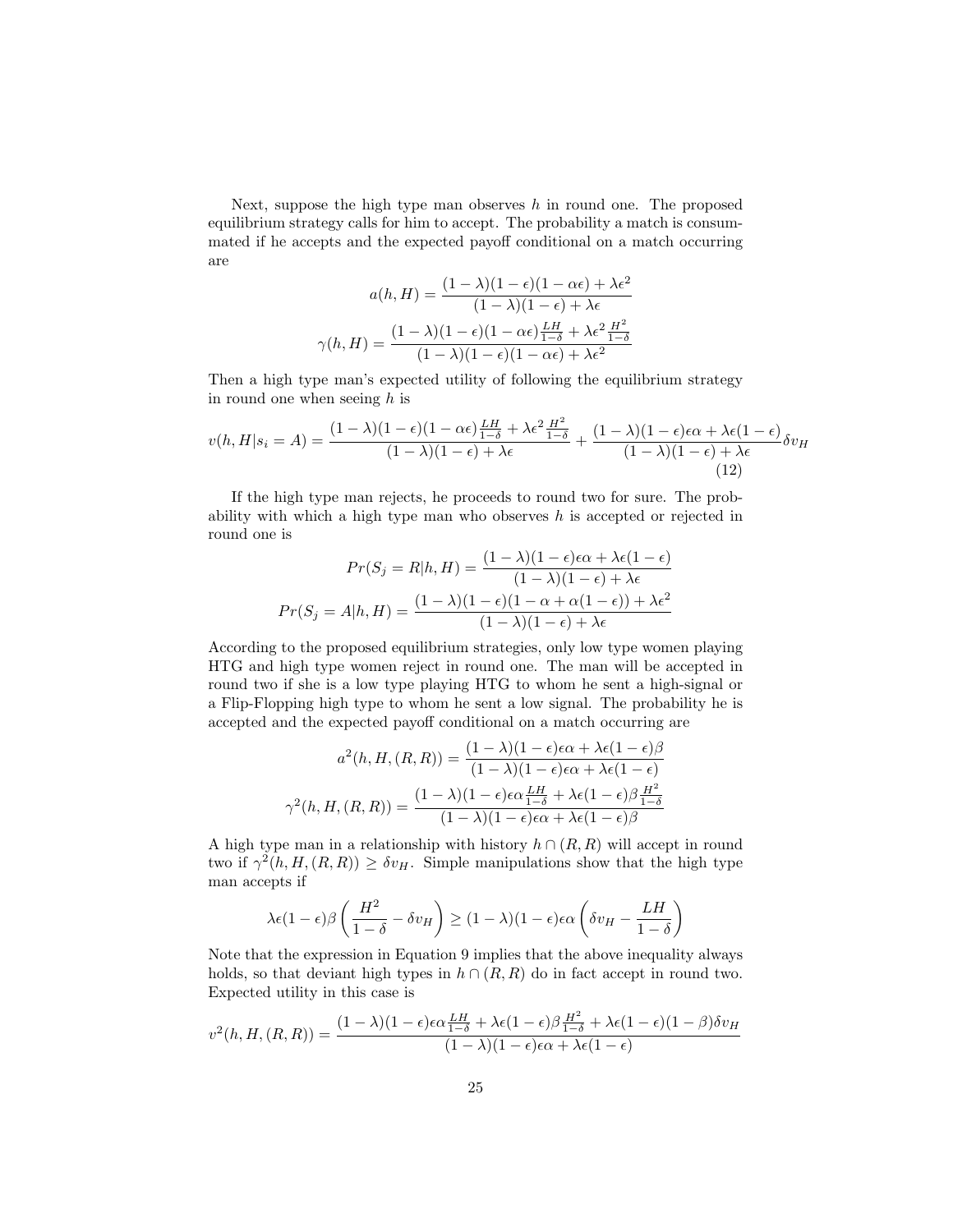I now compute the expected utility of a high type man in a relationship with the history  $h \cap (R, A)$ . Since the man was accepted in round one, his partner could be an Eager low type, a HTG low type to whom he sent  $\ell$ , or a high type to whom he sent  $h$ . According to the SS strategy profile, only the low type women would ever accept in round two after they accepted in round two. The probability he is accepted is then

$$
a^{2}(h, H, (R, A)) = \frac{(1 - \lambda)(1 - \epsilon)(1 - \alpha + \alpha(1 - \epsilon))}{(1 - \lambda)(1 - \epsilon)(1 - \alpha + \alpha(1 - \epsilon)) + \lambda\epsilon^{2}}
$$

The expected utility conditional on acceptance is  $\gamma^2(h, H, (R, A)) = LH/1 - \delta$ . The high type man in a relationship with history  $h \cap (R, A)$  therefore finds it optimal to reject and get a payoff of  $\delta v_H$ , which is greater than  $LH/(1-\delta)$ .

Then the expected utility of deviating in round one for the high type man who observes  $h$  can be written

$$
v(h, H|S_i = R) = \frac{(1 - \lambda)(1 - \epsilon)\epsilon\alpha \frac{LH}{1 - \delta} + \lambda\epsilon (1 - \epsilon)\beta \frac{H^2}{1 - \delta} + \lambda\epsilon (1 - \epsilon)(1 - \beta)\delta v_H}{(1 - \lambda)(1 - \epsilon) + \lambda\epsilon} + \frac{(1 - \lambda)(1 - \epsilon)(1 - \alpha\epsilon) + \lambda\epsilon^2}{(1 - \lambda)(1 - \epsilon) + \lambda\epsilon} \delta v_H
$$
\n(13)

In order for the high type man to play according to the SS strategy profile, the difference between (12) and (13) must be positive. The denominator of this expression is always positive, so the sign is determined by the numerator. Easy manipulations allow the numerator of this difference to be written as

$$
v(h, H|S_i = A) - v(h, H|S_i = R) =
$$
  

$$
(1 - \lambda)(1 - \epsilon)(1 - \alpha\epsilon) \left(\frac{LH}{1 - \delta} - \delta v_H\right) + \lambda\epsilon^2 \left(\frac{H^2}{1 - \delta} - \delta v_H\right)
$$
  

$$
+ (1 - \lambda)(1 - \epsilon)\alpha\epsilon \left(\delta v_H - \frac{LH}{1 - \delta}\right) + \lambda(1 - \epsilon)\epsilon\beta \left(\delta v_H - \frac{H^2}{1 - \delta}\right)
$$

Combining terms gives

$$
v(h, H|S_i = A) - v(h, H|S_i = R) =
$$
  

$$
(1 - \lambda)(1 - \epsilon)(2\alpha\epsilon - 1)\left(\delta v_H - \frac{LH}{1 - \delta}\right) + \lambda\epsilon(\epsilon - \beta(1 - \epsilon)\left(\frac{H^2}{1 - \delta} - \delta v_H\right)
$$

Simple manipulations show that, since  $\alpha \leq g(\epsilon)$  implies  $1 - 2\alpha \epsilon > 0$ , the above is positive whenever

$$
\frac{\lambda \epsilon (\epsilon - \beta (1 - \epsilon))}{(1 - \lambda)(1 - \epsilon)(1 - 2\alpha \epsilon)} \ge \frac{\delta v_H - \frac{LH}{1 - \delta}}{\frac{H^2}{1 - \delta} - \delta v_H}
$$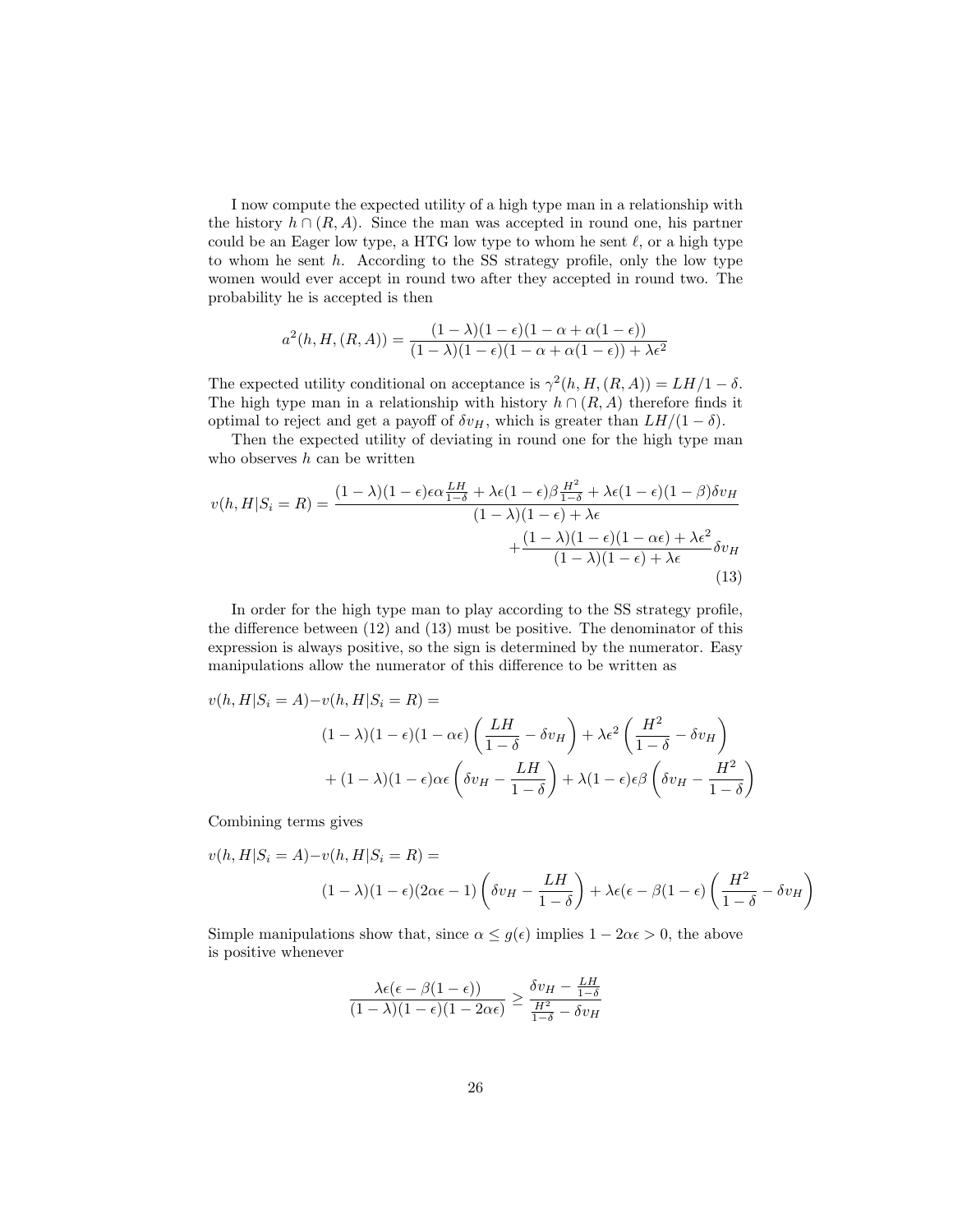Substituting in the value of  $\beta$  from (10) gives

$$
\frac{\lambda(2\epsilon - 1)}{(1 - \lambda)(1 - \epsilon)(1 - 2\alpha\epsilon)} \ge \frac{\delta v_H - \frac{LH}{1 - \delta}}{\frac{H^2}{1 - \delta} - \delta v_H}
$$

The equality in (9), the equation which specifies the value of  $\alpha$  which makes high types indifferent between playing Resolute and Flip-Flopping, can be substituted into the RHS of the above expression to get

$$
\frac{\lambda(2\epsilon - 1)}{(1 - \lambda)(1 - \epsilon)(1 - 2\alpha\epsilon)} \ge \frac{\lambda(1 - \epsilon)^2 \beta}{(1 - \lambda)\epsilon^2 \alpha}
$$

The  $\lambda$  and  $1-\lambda$  terms can be canceled. Again, since  $\alpha < g(\epsilon)$  implies  $1-2\alpha\epsilon > 0$ , cross multiplication gives

$$
\alpha(2\epsilon - 1)\epsilon^2 \ge (1 - \epsilon)^3 (1 - 2\alpha\epsilon)\beta
$$

Substituting in  $\beta = (1-\epsilon)/\epsilon$  and rearranging to get  $\alpha$  on the LHS and a function of  $\epsilon$  on the RHS gives

$$
\alpha \ge \frac{(1 - \epsilon)^4}{(2\epsilon - 1)\epsilon^3 + 2\epsilon(1 - \epsilon)^4} \equiv h(\epsilon)
$$
\n(14)

If the above inequality holds, high types find it optimal to play according to the SS strategy profile and accept high signals in round one.  $\Box$ 

### A.2 Proof of Propositions 2 and 3

Since the techniques are similar, I combine the proofs to limit repetition. The comparative static results on strategies and values are proved using a combination of the Implicit Function Theorem and explicit differentiation. To ease notation, let  $\chi_{xy} = xy/(1 - \delta)$  denote each agent's present discounted value when a woman of type  $x$  marries a man of type  $y$ . The two endogenous variables are  $\alpha$ , the fraction of low types playing HTG, and  $v_H$ , the high type's expected value. To use the IFT, I define a two-dimensional system of equations  $g(\alpha, v_H; t) = 0$  as

$$
g_1(\alpha, v_H; t): \quad \alpha \frac{\delta v_H - \chi_{LH}}{\chi_{HH} - \delta v_H} - \frac{\lambda}{1 - \lambda} \left(\frac{1 - \epsilon}{\epsilon}\right)^3 = 0 \quad ;
$$
  
\n
$$
g_2(\alpha, v_H; t): \quad v_H - (1 - \lambda) \left(((1 - \epsilon)^2 + \epsilon (1 - \epsilon)(1 - \alpha))\chi_{LH} + (\epsilon (1 - \epsilon)\alpha + \epsilon)\delta v_H\right) - \lambda \left((1 - \epsilon^2)\delta v_H + \epsilon^2 \chi_{HH}\right) = 0 \quad ,
$$
\n(15)

where t represents a generic parameter. Let  $a = (\alpha, v_H)$ . Then the Jacobian of  $q(a;t)$  is

$$
\frac{dg(a; t)}{da} = \begin{pmatrix} \frac{\delta v_H - \chi_{LH}}{\chi_{HH} - \delta v_H} & \alpha \delta \frac{\chi_{HH} - \chi_{LH}}{(\chi_{HH} - \delta v_H)^2} \\ -\epsilon (1 - \epsilon)(1 - \lambda)(\delta v_H - \chi_{LH}) & 1 - \delta[(1 - \lambda)\epsilon (1 + \alpha - \alpha \epsilon) + \lambda(1 - \epsilon^2)] \end{pmatrix}
$$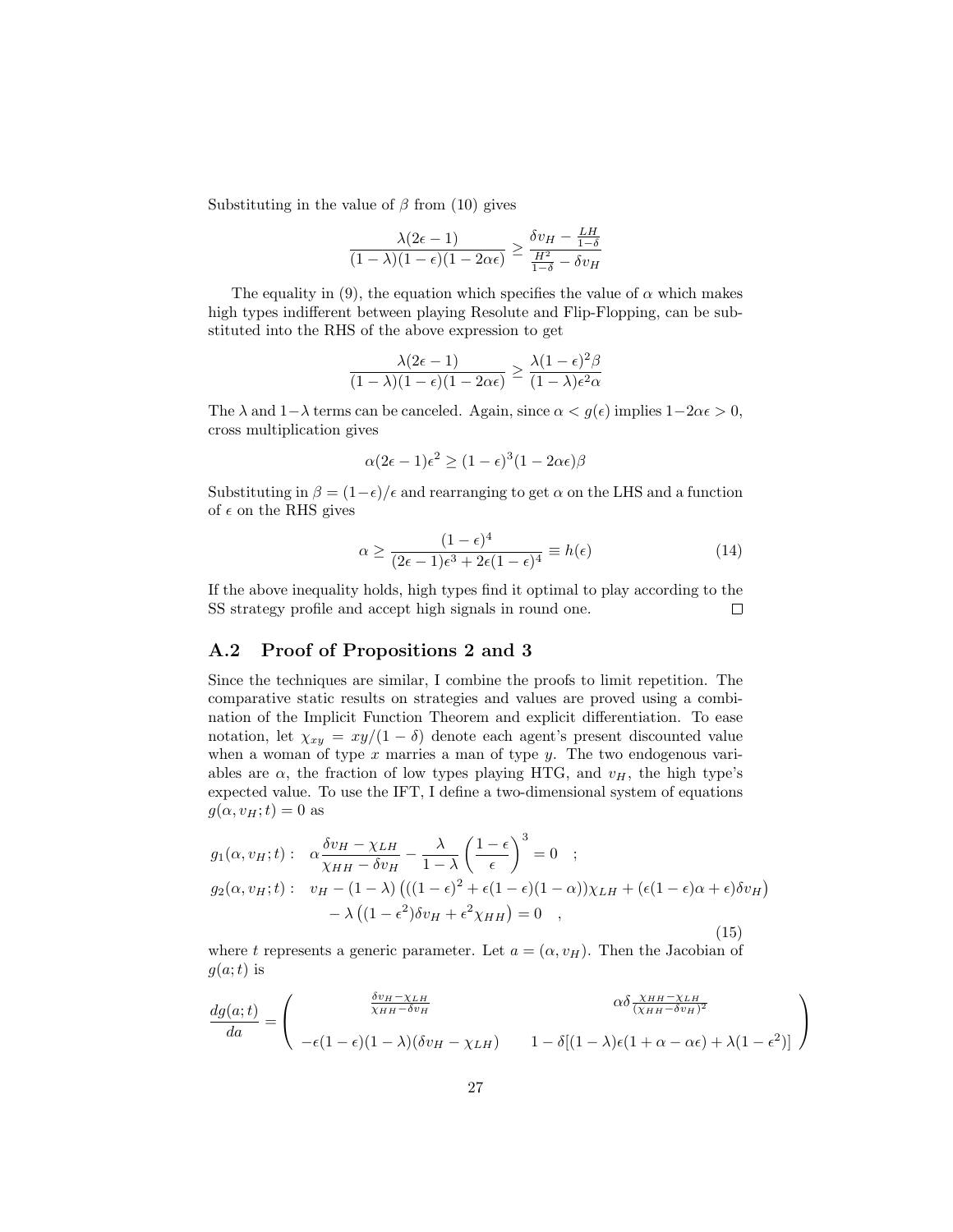This matrix is invertible because the determinant is strictly positive since all terms are positive except the lower-left, which is negative. I do not explicitly write the  $-[dg(a;t)/da]^{-1}$  matrix here because it is quite cumbersome, but denote the terms in this matrix by

$$
-\left[\frac{dg(a; t)}{da}\right]^{-1} = \begin{pmatrix} Z_{11} & Z_{12} \\ Z_{21} & Z_{22} \end{pmatrix} ,
$$

where  $Z_{11}$ ,  $Z_{21}$ , and  $Z_{22}$  are negative and  $Z_{12}$  is positive.

### A.2.1 Signal accuracy  $(\epsilon)$

Straight-forward differentiation shows that  $\beta = (1 - \epsilon)/\epsilon$  is decreasing in  $\epsilon$ . To show  $d\alpha/d\epsilon < 0$  I solve for  $\alpha$  explicitly using (2) and (9) to get

$$
\alpha = \frac{(1-\epsilon)^3 \lambda ((1-\epsilon)(1-\lambda)\delta L - (1-\delta(\epsilon+\lambda-\lambda\epsilon))H)}{\epsilon (1-\lambda)(\epsilon^2(1-\delta)L - (H-L)\lambda\delta(1-2\epsilon(1-\epsilon)(2-\epsilon(1-\epsilon))))}
$$

It is straightforward to show that the numerator is decreasing in  $\epsilon$ . The derivative of the denominator with respect to  $\epsilon$  is

$$
-(1-\lambda)\lambda\delta(H-L)\left[3\epsilon^2\frac{L(1-\delta)}{\lambda\delta(H-L)}-(1-8\epsilon+18\epsilon^2-16\epsilon^3+10\epsilon^4)\right]
$$

To see that this term is positive, recall from Subsection A.1.2 that  $\epsilon > \sqrt{L(1-\delta)/\lambda \delta (H-L)}$ , and so the term in square brackets is greater than  $-1 + 8\epsilon - 18\epsilon^2 + 16\epsilon^3 - 7\epsilon^4$ , which is negative over the relevant range of  $\epsilon$ . This implies that the denominator of  $\alpha$  is increasing in  $\epsilon$ , and so overall  $\alpha$  decreases in  $\epsilon$ .

Differentiation of (1) with respect to  $\epsilon$  immediately gives the result that  $v_1$ decreases in  $\epsilon$ .

### A.2.2 Fraction of high types  $(\lambda)$

To see that  $\alpha$  can increase or decrease in  $\lambda$ , one can compute the derivative and evaluate it in the following situations. Fix  $\delta = 0.85, L = 1, H = 2$ , and  $\lambda = 0.5$ . When  $\epsilon = 0.85$ ,  $d\alpha/d\lambda < 0$ , but when  $\epsilon = 0.90$ ,  $d\alpha/d\lambda > 0$ .

To see that  $v_L$  can increase or decrease in  $\lambda$ , differentiate as follows:

$$
\frac{d}{d\lambda} \left[ \frac{(1-\lambda)\frac{L^2}{1-\delta} + \lambda(1-\epsilon)\frac{LH}{1-\delta}}{1-\lambda\epsilon\delta} \right] = \frac{(1-\epsilon)\frac{LH}{1-\delta} - (1-\delta\epsilon)\frac{L^2}{1-\delta}}{(1-\lambda\epsilon\delta)^2}
$$

Intuitively, when  $\delta$  is large this expression is positive, but when  $\delta$  is small enough, it can be negative.

I use the IFT to show that  $dv_H/d\lambda > 0$ . The vector of derivatives with respect to  $\lambda$  is

$$
\frac{dg(a;\lambda)}{d\lambda} = \begin{pmatrix} \frac{(-1-\epsilon)^3}{\epsilon^3(1-\lambda)^2} \\ -A(\chi_{HH} - \chi_{LH}) - B(\delta v_H - \chi_{LH}) \end{pmatrix}
$$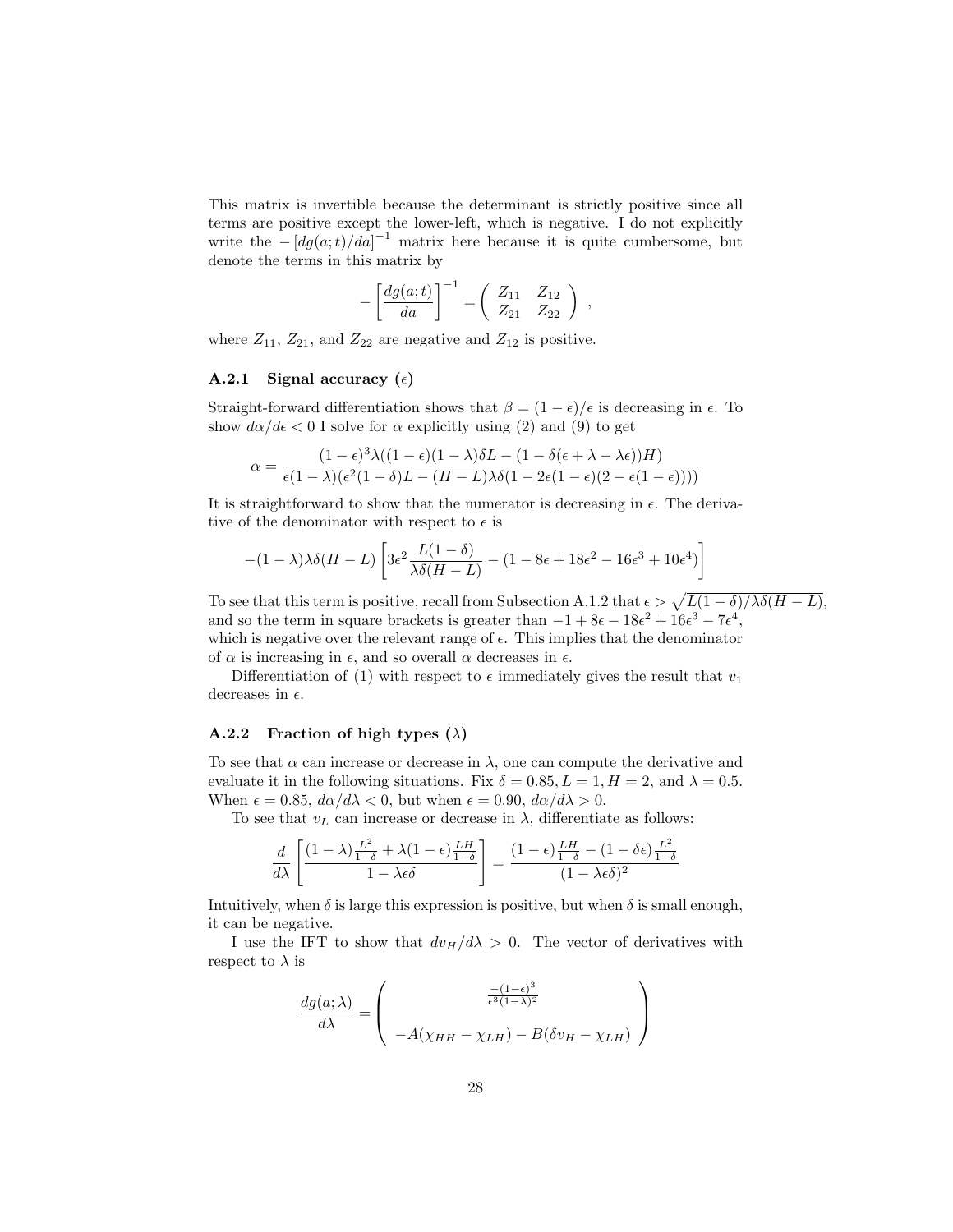where  $A = \epsilon^2$  and  $B = 1 - \epsilon(1+\alpha) - \epsilon^2(1-\alpha)$ . The top term is clearly negative. To sign the bottom term, there are two cases to consider:

- Case 1:  $A > 0$ ,  $B > 0$ ; the expression is negative because  $\chi_{HH} \chi_{LH}$  and  $\delta v_H$   $\chi$ <sub>LH</sub> are positive.
- Case 2:  $A > 0, B \le 0$ ; the expression is negative because  $A+B = (1-\epsilon)(1-\alpha\epsilon) > 0$ implies  $|A| > |B|$ , and  $\chi_{HH} > \delta v_H$  implies  $\chi_{HH} - \chi_{LH} > \delta v_H - \chi_{LH}$ .

This shows that the bottom term of  $\frac{dg}{d\lambda}$  is negative, and since  $Z_{21}$  and  $Z_{22}$  are also negative,  $\frac{dv_H}{d\lambda} > 0$ .

### **A.2.3** Discount rate  $(\delta)$

To show  $d\alpha/d\delta < 0$  I solve for  $\alpha$  explicitly using (2) and (9) to get

$$
\alpha = \frac{(1-\epsilon)^3\lambda((1-\epsilon)(1-\lambda)\delta L - (1-\delta(\epsilon+\lambda-\lambda\epsilon))H)}{\epsilon(1-\lambda)(\epsilon^2(1-\delta)L - (H-L)\lambda\delta(1-2\epsilon(1-\epsilon)(2-\epsilon(1-\epsilon))))}
$$

It is straightforward to show that the derivative with respect to  $\delta$  is negative.

That  $v<sub>L</sub>$  is increasing in  $\delta$  is easy to see given (1). The terms in the numerator increase in  $\delta$  while the denominator decreases, and so the overall expression for the low type's value is increasing in  $\delta$ .

That  $v_H$  increases in  $\delta$  can be seen by solving explicitly for  $v_H$  using (2) and (9) to get

$$
v_H = \frac{(1-\lambda)\epsilon^2(1-\epsilon)LH + \lambda H^2\left[1 - 2\epsilon(1-\epsilon)(2-\epsilon(1-\epsilon))\right]}{(1-\delta)(\epsilon^2 - \delta\epsilon^3 + \delta(2\epsilon - 1)(-1 + \lambda\epsilon(2-\epsilon(1-\epsilon))))}
$$

Differentiation with respect to  $\delta$  and some simplifications show that  $dv_H/d\delta > 0$ .

#### A.2.4 Added value of marrying a high type  $(G)$

Letting  $H = L + G$ , the fraction of low types playing HTG can be explicitly written as

$$
\alpha = \frac{(1-\epsilon)^3 \lambda (G + L(1-\delta) - G \delta \epsilon - G \delta \lambda (1-\epsilon))}{\epsilon (1-\lambda) (-\epsilon^2 (1-\delta) L + G \delta \lambda (1-2\epsilon (1-\epsilon) (2-\epsilon (1-\epsilon))))}
$$

Then the derivative in G is

$$
\frac{d\alpha}{dG} = -\frac{L(1-\delta)(1-\epsilon)^3 \lambda \left[\epsilon^2 (1-\delta\epsilon) + \lambda \delta (2\epsilon - 1)(2\epsilon - 1 - \epsilon^2 + \epsilon^3)\right]}{\epsilon (1-\lambda) \left(-\epsilon^2 (1-\delta)L + G\delta\lambda (1 - 2\epsilon(1-\epsilon)(2-\epsilon(1-\epsilon))))\right)^2}
$$

Then the sign of the derivative is opposite of the sign of the bracketed term in the numerator. To see that the bracketed term is positive, note that

$$
\epsilon^2 (1 - \delta \epsilon) + \lambda \delta (2\epsilon - 1)(2\epsilon - 1 - \epsilon^2 + \epsilon^3) >
$$

$$
\epsilon^2 (1 - \delta \epsilon) + \lambda \delta (2\epsilon - 1)(-\epsilon^2 + \epsilon^3) =
$$

$$
\epsilon^2 [(1 - \delta \epsilon) - \lambda \delta (2\epsilon - 1)(1 - \epsilon)] > 0
$$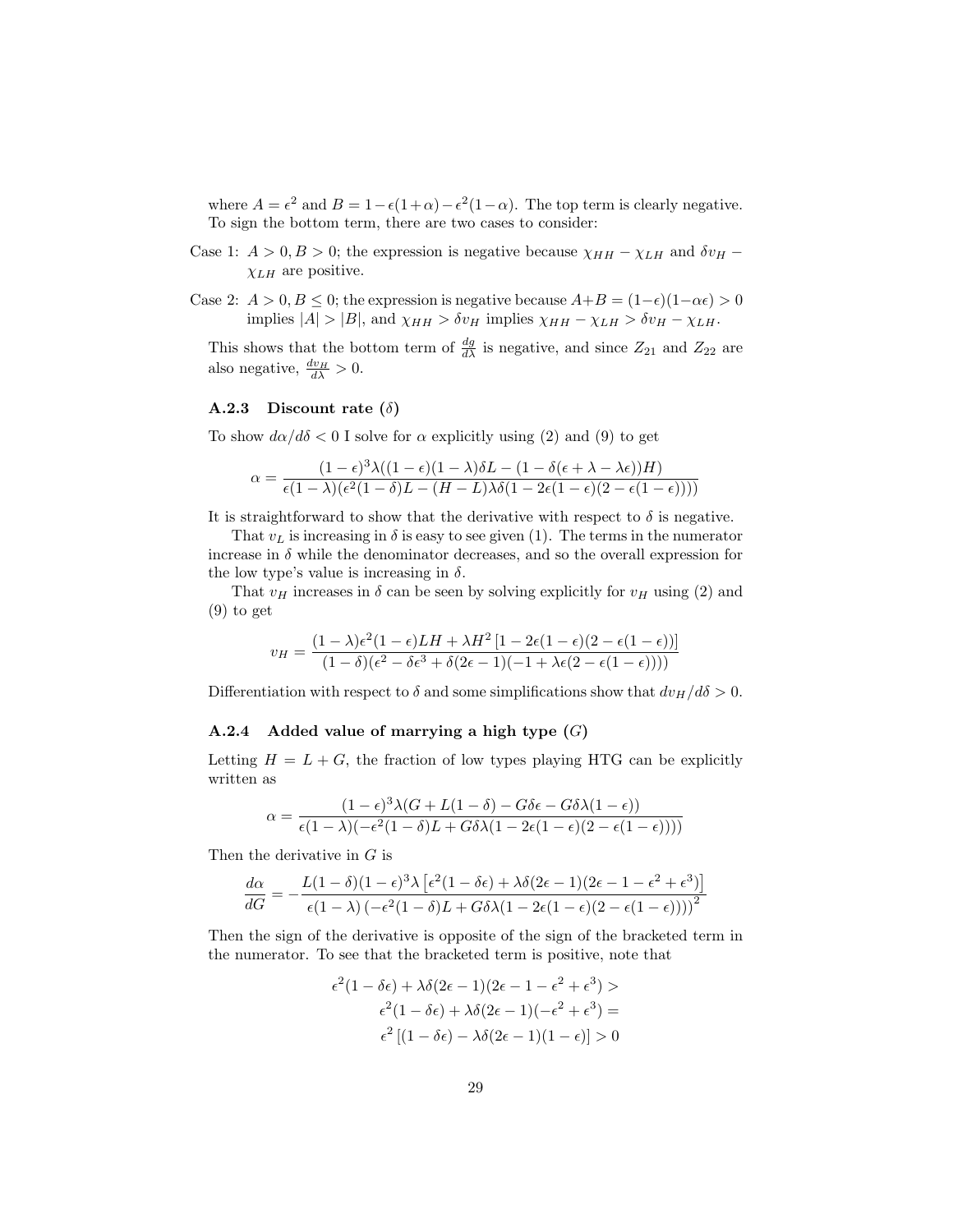The first inequality holds because  $\epsilon > 1/2$ , and the second inequality holds because  $1 - \delta \epsilon > 1 - \epsilon$  and  $\lambda \delta(2\epsilon - 1) < 1$ . Then the sign of  $d\alpha/dG$  is negative.

Straight-forward differentiation of (1) shows that

$$
\frac{dv_L}{dG} = \frac{\lambda(1-\epsilon)}{(1-\delta)(1-\lambda\epsilon\delta)} > 0
$$

I use the IFT to show that  $dv_H/dG > 0$ . It is easy to show that both terms in the  $dg(a; G)/dG$  matrix are negative. Since  $Z_{21}$  and  $Z_{22}$  are also negative, this implies  $dv_H/dG > 0$ .

#### A.2.5 Baseline value of marrying (L)

Differentiating the explicit expression of  $\alpha$  with respect to L gives

$$
\frac{d\alpha}{dL} = \frac{G(1-\delta)(1-\epsilon)^3 \lambda \left[\epsilon^2 (1-\delta\epsilon) + \lambda \delta (2\epsilon - 1)(2\epsilon - 1 - \epsilon^2 + \epsilon^3)\right]}{\epsilon (1-\lambda) \left(-\epsilon^2 (1-\delta)L + G\delta\lambda (1 - 2\epsilon(1-\epsilon)(2-\epsilon(1-\epsilon))))\right)^2}
$$

The bracketed term is the same as in  $d\alpha/dG$ , which was determined to be positive in Section A.2.4. Since all other terms are also positive,  $d\alpha/dL > 0$ .

Straightforward differentiation of (1) shows that

$$
\frac{dv_L}{dL} = \frac{1 - \epsilon \lambda}{(1 - \delta)(1 - \lambda \epsilon \delta)} > 0
$$

I use the IFT to show that  $v_H$  is increasing in L. It is easy to show that both terms in the  $dg(a;L)/dL$  vector are negative. Since  $Z_{21}$  and  $Z_{22}$  are also negative, this implies  $dv_H/dL > 0$ .

### A.3 The Non-Strategic strategy profile

In this subsection I prove that the Non-Strategic (NS) strategy profile can be part of a PBE and prove that the order of the discount rates is as depicted in Figure 1. Under the NS strategy profile, low types always accept, and high types accept high-signals in round one and otherwise reject. All information sets are reached with positive probability on the equilibrium path, so beliefs can be computed using Bayes' rule. I will show there are constellations of parameters such that this strategy profile constitutes a PBE.

Low types: It is sufficient to show that low types prefer to follow the NS strategy rather than rejecting low-signals in both rounds. If low types optimally accept low signals in the first round, then it is also optimal to accept high signals. Moreover, rejecting only in the first round rules out the possibility of marrying a high type. The probability of acceptance and the expected utility conditional on acceptance are

$$
a(\ell, L) = \frac{(1 - \lambda)\epsilon + \lambda(1 - \epsilon)^2}{(1 - \lambda)\epsilon + \lambda(1 - \epsilon)}; \ \gamma(\ell, L) = \frac{(1 - \lambda)\epsilon + \lambda(1 - \epsilon)^2 \frac{LH}{1 - \delta}}{(1 - \lambda)\epsilon + \lambda(1 - \epsilon)^2}
$$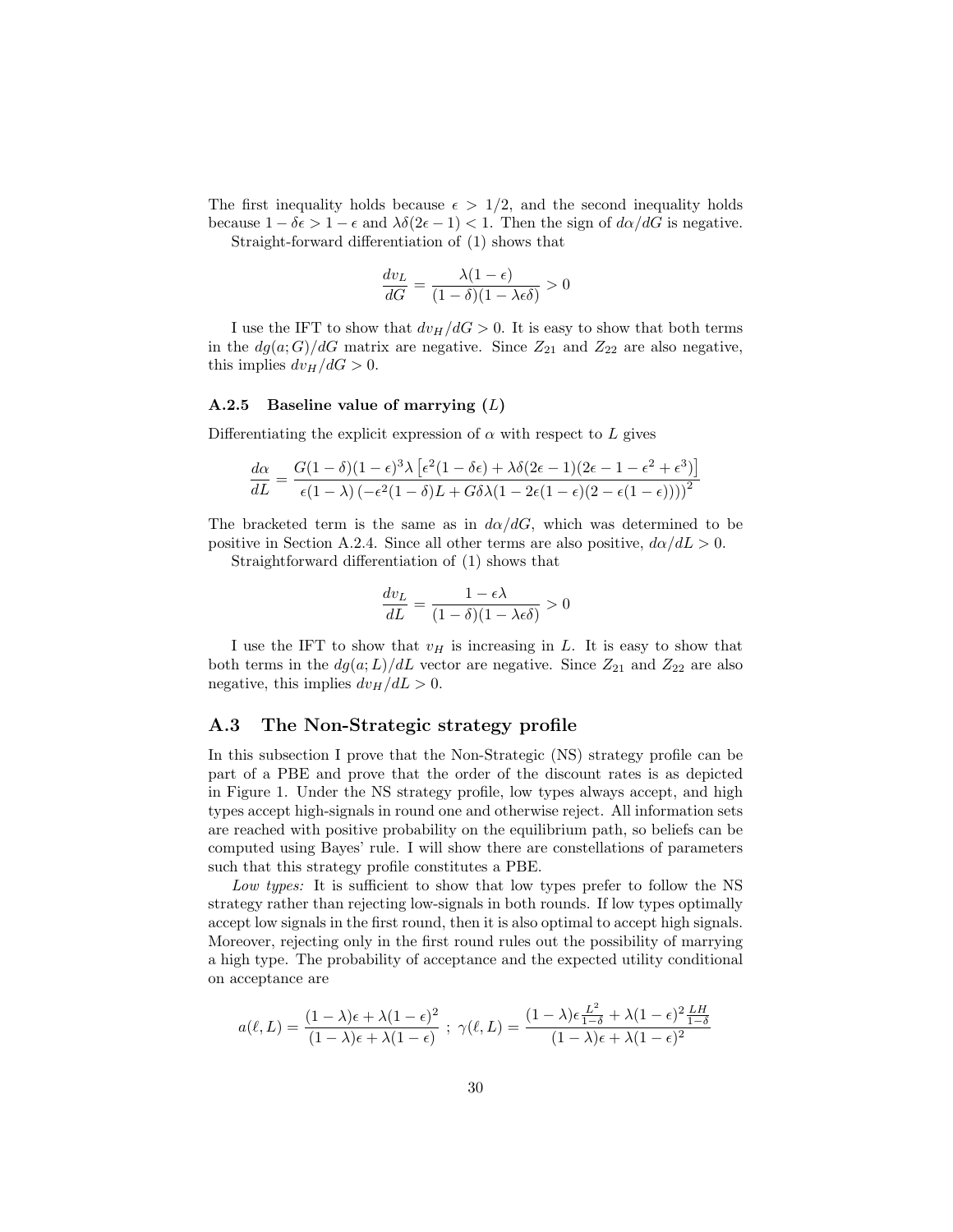The expected utility of playing according to the NS strategy profile and accepting is  $v(\ell, L|s_i = A) = a(\ell, L)\gamma(\ell, L) + (1 - a(\ell, L))v_L$ , where  $v_L$  is the same as in (1). The expected utility of rejecting in both rounds is  $\delta v_L$ . Low types optimally accept low signals if  $v(\ell, L|s_i = A) \geq \delta v_L$ . Simple algebra allows this inequality to be re-written

$$
\delta \le \frac{(1-\lambda)\epsilon L + \lambda(1-\epsilon)^2 H}{(1-\lambda)(\epsilon + \lambda + \lambda\epsilon(2\epsilon - 3))L + \lambda(1-\epsilon)(\lambda - \epsilon(2\lambda - 1))H} \equiv \bar{\delta}^{NS}
$$

Subtracting the numerator from the denominator shows that  $\bar{\delta}^{NS} < 1$ .

High types: It is sufficient to show that high types prefer to follow the NS strategy rather than accepting low-signals in round one. If high types optimally reject low signals in round one, then it is also optimal to reject in round two. The probability of acceptance and the expected utility conditional on acceptance are

$$
a(\ell, H) = \frac{(1 - \lambda)\epsilon + \lambda(1 - \epsilon)\epsilon}{(1 - \lambda)\epsilon + \lambda(1 - \epsilon)}; \ \gamma(\ell, H) = \frac{(1 - \lambda)\epsilon \frac{LH}{1 - \delta} + \lambda(1 - \epsilon)\epsilon \frac{H^2}{1 - \delta}}{(1 - \lambda)\epsilon + \lambda(1 - \epsilon)\epsilon}
$$

The expected utility of accepting a low signal is  $v(\ell, H|s_i = A) = a(\ell, H)\gamma(\ell, H)+$  $(1 - a(\ell, H)) \delta v_H$ , where

$$
v_H = \frac{(1 - \lambda)(1 - \epsilon)\frac{LH}{1 - \delta} + \lambda \epsilon^2 \frac{H^2}{1 - \delta}}{1 - (1 - \lambda)\epsilon\delta - \lambda(1 - \epsilon^2)\delta}
$$

The expected utility of rejecting is  $\delta v_H$ . High types optimally reject if  $\delta v_H \geq$  $v(\ell, H|s_i = A)$ . Simple algebra allows this inequality to be re-written

$$
\delta \ge \frac{L - \lambda(L - (1 - \epsilon)H)}{L + \epsilon \lambda (H - 2L) - (H - L)(2\epsilon - 1)\lambda^2} \equiv \underline{\delta}^{NS}
$$

So long as  $\delta \in (\underline{\delta}^{NS}, \overline{\delta}^{NS})$ , the NS strategy profile and beliefs derived using Bayes' rule constitute a PBE.

But note this equilibrium involves a weakly dominated strategy – when two high types are in a relationship in which both saw low signals and both rejected a marriage, they believe with probability equal to one that their match partner is a high type. Nevertheless, rejecting is a weak best response given that the partner follows the equilibrium strategy and rejects. So while this strategy profile is a PBE, it involves weakly dominated strategies and is not a Trembling Hand Perfect equilibrium.

It is possible to order the discount rates for which the SS and NS strategy profiles are PBE. Let  $\delta^{SS}$  and  $\bar{\delta}^{SS}$  be the lowest and highest discount rate, respectively, such that a SS equilibrium exists.

# $\textbf{Proposition 6.} \enspace \underline{\delta}^{NS} < \underline{\delta}^{SS} < \bar{\delta}^{SS} < \bar{\delta}^{NS}$

*Proof.* Note that  $\bar{\delta}^{SS}$  comes from  $L^2/(1-\delta) \geq \delta v_L$ , which can be rearranged to get

$$
\delta \le \frac{L}{(1 - \lambda(1 - \epsilon))L + \lambda(1 - \epsilon)H} \equiv \overline{\delta}^{SS}
$$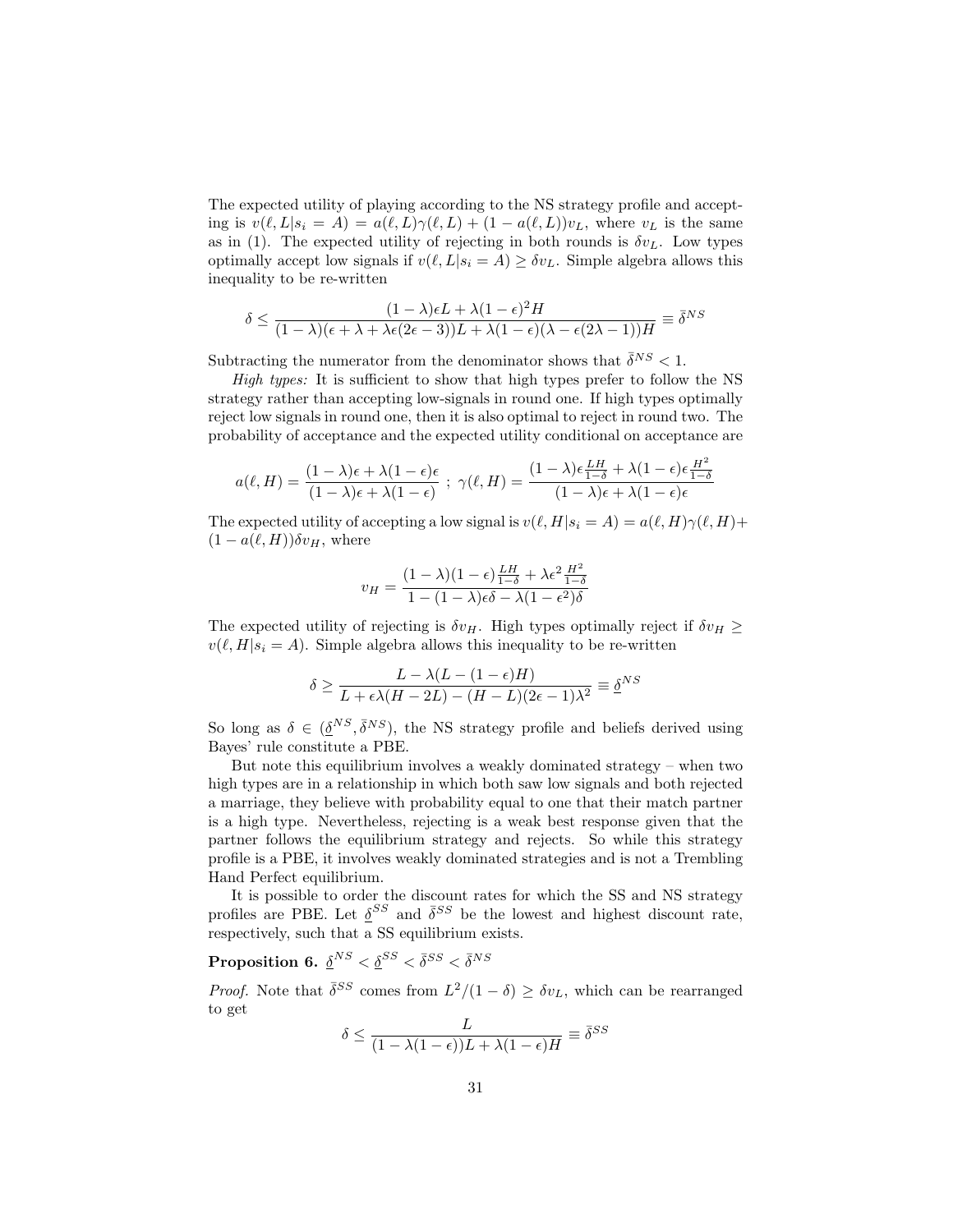To see that  $\bar{\delta}^{SS} < \bar{\delta}^{NS}$ , write  $\bar{\delta}^{NS} = (AL + BH)/(CL + DH)$ , where

$$
A = \frac{(1 - \lambda)\epsilon}{\epsilon + \lambda - \lambda\epsilon(3 - \epsilon)} \; ; \; B = \frac{\lambda(1 - \epsilon)^2}{\epsilon + \lambda - \lambda\epsilon(3 - \epsilon)}
$$

$$
C = \frac{(1 - \lambda)(\epsilon + \lambda + \lambda\epsilon(2\epsilon - 3))}{\epsilon + \lambda - \lambda\epsilon(3 - \epsilon)} \; ; \; D = \frac{\lambda(1 - \epsilon)(\lambda - 2\lambda\epsilon + \epsilon)}{\epsilon + \lambda - \lambda\epsilon(3 - \epsilon)}
$$

Rewrite  $\bar{\delta}^{SS} = L/[(1 - E)L + EH]$ , where  $E = \lambda(1 - \epsilon)$ .

$$
AL + BH - L = \frac{\lambda(1 - \epsilon)^2 (H - L)}{\epsilon + \lambda - \lambda \epsilon (3 - \epsilon)} \equiv Z > 0
$$

$$
CL + DH - [(1 - E)L + EH] = \frac{\lambda^2 \epsilon (1 - \epsilon)^2 (H - L)}{\epsilon + \lambda - \lambda \epsilon (3 - \epsilon)} \equiv \lambda \epsilon Z > 0
$$

Then

$$
\bar{\delta}^{NS} - \bar{\delta}^{SS} = \frac{AL + BH}{CL + DH} - \frac{AL + BH - Z}{CL + DH - \lambda \epsilon Z}
$$
  
=  $Z \frac{1}{CL + DH} \frac{1}{CL + DH - \lambda \epsilon Z} \Big( (CL + DH) - \lambda \epsilon (AL + BH) \Big) > 0,$ 

where the last inequality holds because  $\bar{\delta}^{NS} < 1$  and  $\lambda \epsilon < 1$ .

I next show that  $\underline{\delta}^{SS} > \underline{\delta}^{NS}$ . It is possible to solve explicityly for  $\alpha$ , the equilibrium fraction of low types playing HTG, while imposing  $\delta = \underline{\delta}^{NS}$ . Then, subtracting the upper bound for  $\alpha$ ,  $g(\epsilon) = (1 - \epsilon)^2/(\epsilon^3 + \epsilon(1 - \epsilon)^2)$  from the result gives

$$
\frac{H(1-\epsilon)^4(2\epsilon-1)}{\epsilon(1-2\epsilon(1-\epsilon))[(1-\lambda)(1-\epsilon)L(1-2\epsilon(1-\epsilon))+\lambda H(1-2\epsilon(1-\epsilon)(2-\epsilon(1-\epsilon)))]}
$$

This expression is positive for all  $\epsilon \in (1/2, 1)$ , which shows that optimal behavior with  $\delta = \underline{\delta}^{NS}$  is not consistent with the SS equilibrium.  $\Box$ 

Since  $\alpha$  is too large, and Proposition 2 shows that  $\alpha$  is decreasing in  $\delta$ , we must have  $\underline{\delta}^{SS} > \underline{\delta}^{NS}$ .

### A.4 Updating table

Table 2 below is included to assist the reader in performing second round inference calculations. The first column lists the two different types, and the second column lists each type's possible strategies. The third column lists all possible histories in which a man could find himself in round two. The description of the history involves signal  $\theta$  and realized round one announcements  $(s_i, s_j)$ , where  $s_i$  is the man's announcement and  $s_j$  is the woman's announcement. A crossed-out history indicates it does not occur in equilibrium. The fourth column of the table lists the action called for by the SS strategy profile. The fifth column lists  $a^2(\theta, y, (s_i, s_j))$ . These probabilities are computed by combining the Bayesian updating given the relationship history in the third column with the SS strategy profile. Lastly, the sixth column lists the expected payoff of accepting conditional on a match occurring.